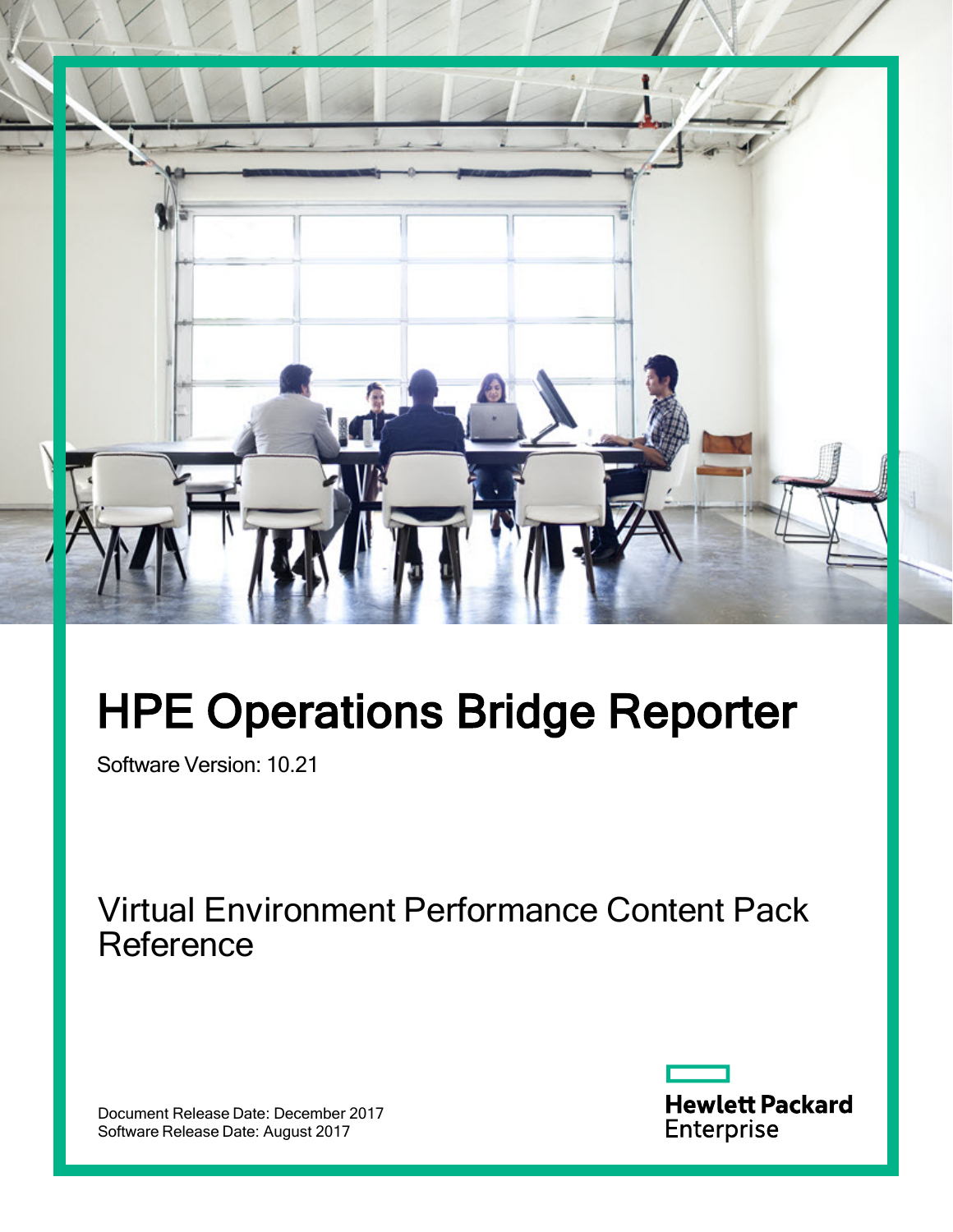### Legal Notices

### **Warranty**

The only warranties for Hewlett Packard Enterprise products and services are set forth in the express warranty statements accompanying such products and services. Nothing herein should be construed as constituting an additional warranty. Hewlett Packard Enterprise shall not be liable for technical or editorial errors or omissions contained herein. The information contained herein is subject to change without notice.

### Restricted Rights Legend

Confidential computer software. Valid license from Hewlett Packard Enterprise required for possession, use or copying. Consistent with FAR 12.211 and 12.212, Commercial Computer Software, Computer Software Documentation, and Technical Data for Commercial Items are licensed to the U.S. Government under vendor's standard commercial license.

### Copyright Notice

© 2015 - 2017 Hewlett Packard Enterprise Development LP

### Trademark Notices

Adobe™ is a trademark of Adobe Systems Incorporated.

Microsoft® and Windows® are U.S. registered trademarks of Microsoft Corporation.

UNIX® is a registered trademark of The Open Group.

### Documentation Updates

To check for recent updates or to verify that you are using the most recent edition of a document, go to: <https://softwaresupport.hpe.com/>.

This site requires that you register for an HPE Passport and to sign in. To register for an HPE Passport ID, click **Register** on the HPE Software Support site or click **Create an Account** on the HPE Passport login page.

You will also receive updated or new editions if you subscribe to the appropriate product support service. Contact your HPE sales representative for details.

### **Support**

Visit the HPE Software Support site at: <https://softwaresupport.hpe.com/>.

Most of the support areas require that you register as an HPE Passport user and to sign in. Many also require a support contract. To register for an HPE Passport ID, click **Register** on the HPE Support site or click **Create an Account** on the HPE Passport login page.

To find more information about access levels, go to: <https://softwaresupport.hpe.com/web/softwaresupport/access-levels>.

**HPE Software Solutions Now** accesses the HPE SW Solution and Integration Portal website. This site enables you to explore HPE Product Solutions to meet your business needs, includes a full list of Integrations between HPE Products, as well as a listing of ITIL Processes. The URL for this website is [https://softwaresupport.hpe.com/km/KM01702731.](https://softwaresupport.hpe.com/km/KM01702731)

### About this PDF Version of Online Help

This document is a PDF version of the online help. This PDF file is provided so you can easily print multiple topics from the help information or read the online help in PDF format. Because this content was originally created to be viewed as online help in a web browser, some topics may not be formatted properly. Some interactive topics may not be present in this PDF version. Those topics can be successfully printed from within the online help.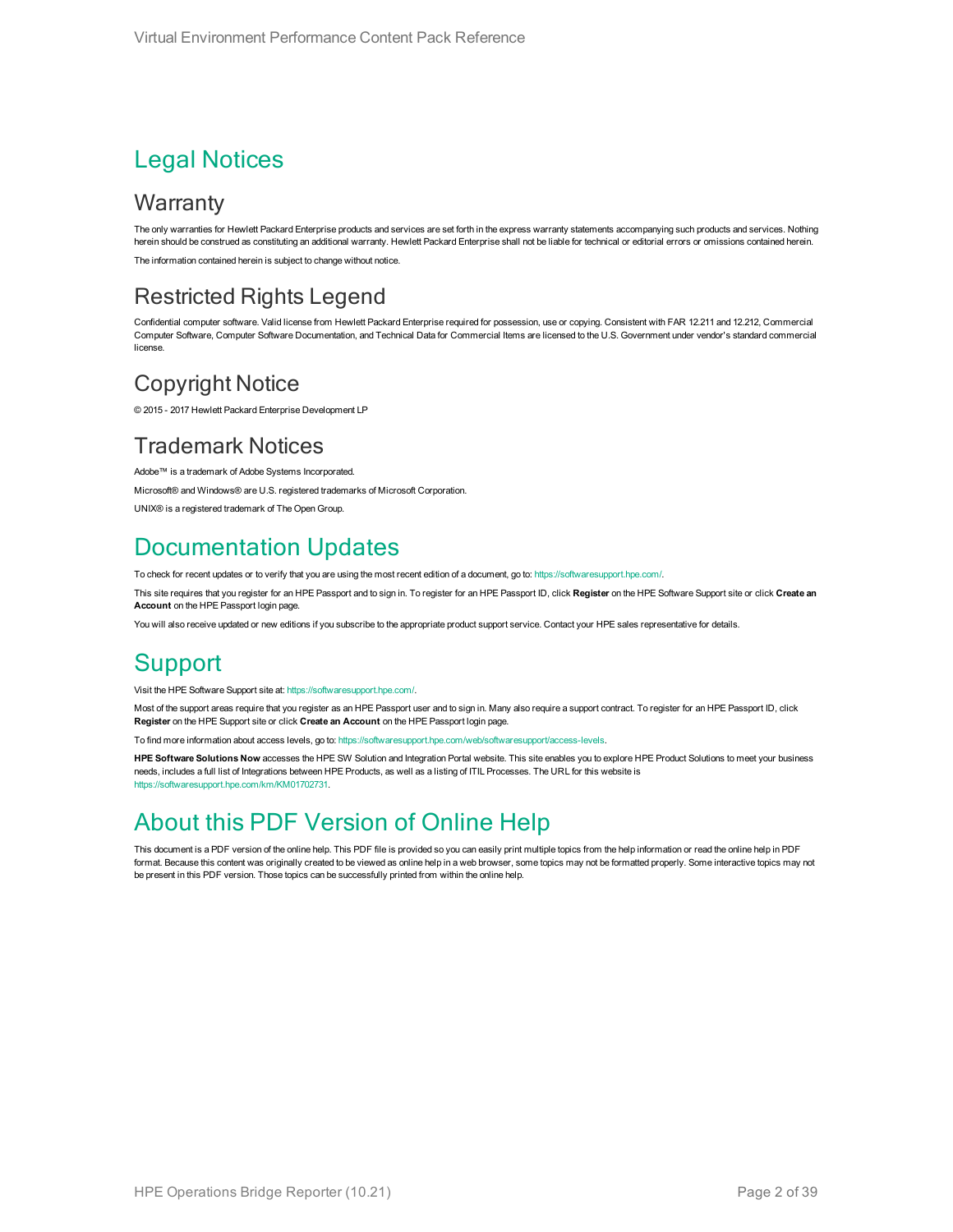## **Contents**

| Virtualized Environment Management Content Pack Overview  8 |  |
|-------------------------------------------------------------|--|
|                                                             |  |
|                                                             |  |
|                                                             |  |
| List of Content Pack and Topology Views to Deploy 11        |  |
|                                                             |  |
|                                                             |  |
|                                                             |  |
|                                                             |  |
|                                                             |  |
|                                                             |  |
|                                                             |  |
|                                                             |  |
|                                                             |  |
|                                                             |  |
|                                                             |  |
|                                                             |  |
|                                                             |  |
|                                                             |  |
|                                                             |  |
|                                                             |  |
|                                                             |  |
|                                                             |  |
|                                                             |  |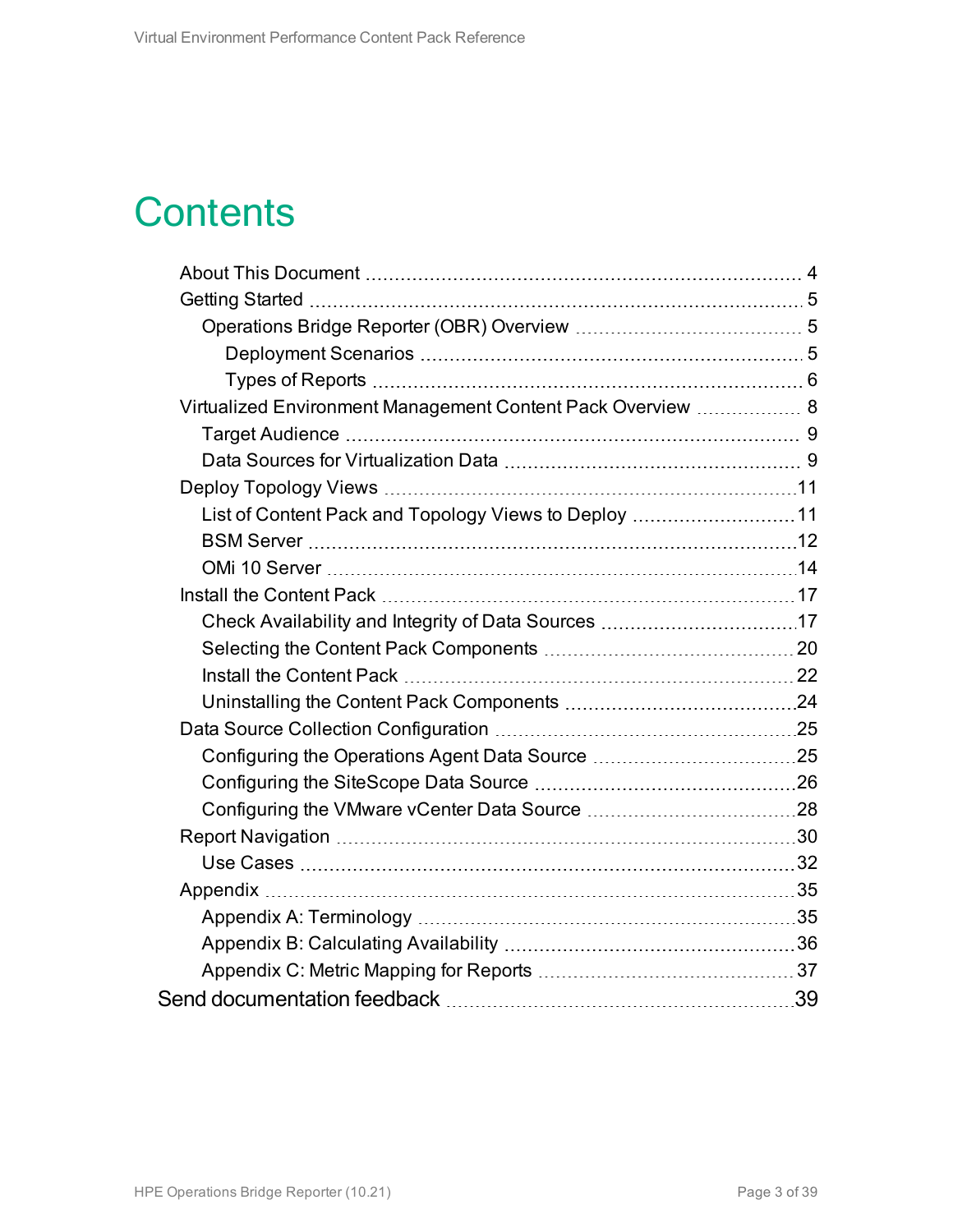# <span id="page-3-0"></span>About This Document

This document provides an overview of OBR and Virtualized Environment Management Content Pack. The document introduces you to deployment scenarios. It also provides information on how to deploy topology views, install the Content Pack, and configure the data source for the installed Content Packs. It helps you to navigate reports in Virtualized Environment Management.

For information on Operations Bridge Reporter tools and contents, go to [Marketplace.](https://marketplace.saas.hpe.com/itom/category/all?product=Operations%20Bridge%20Reporter&version=All%20versions&company=All%20companies)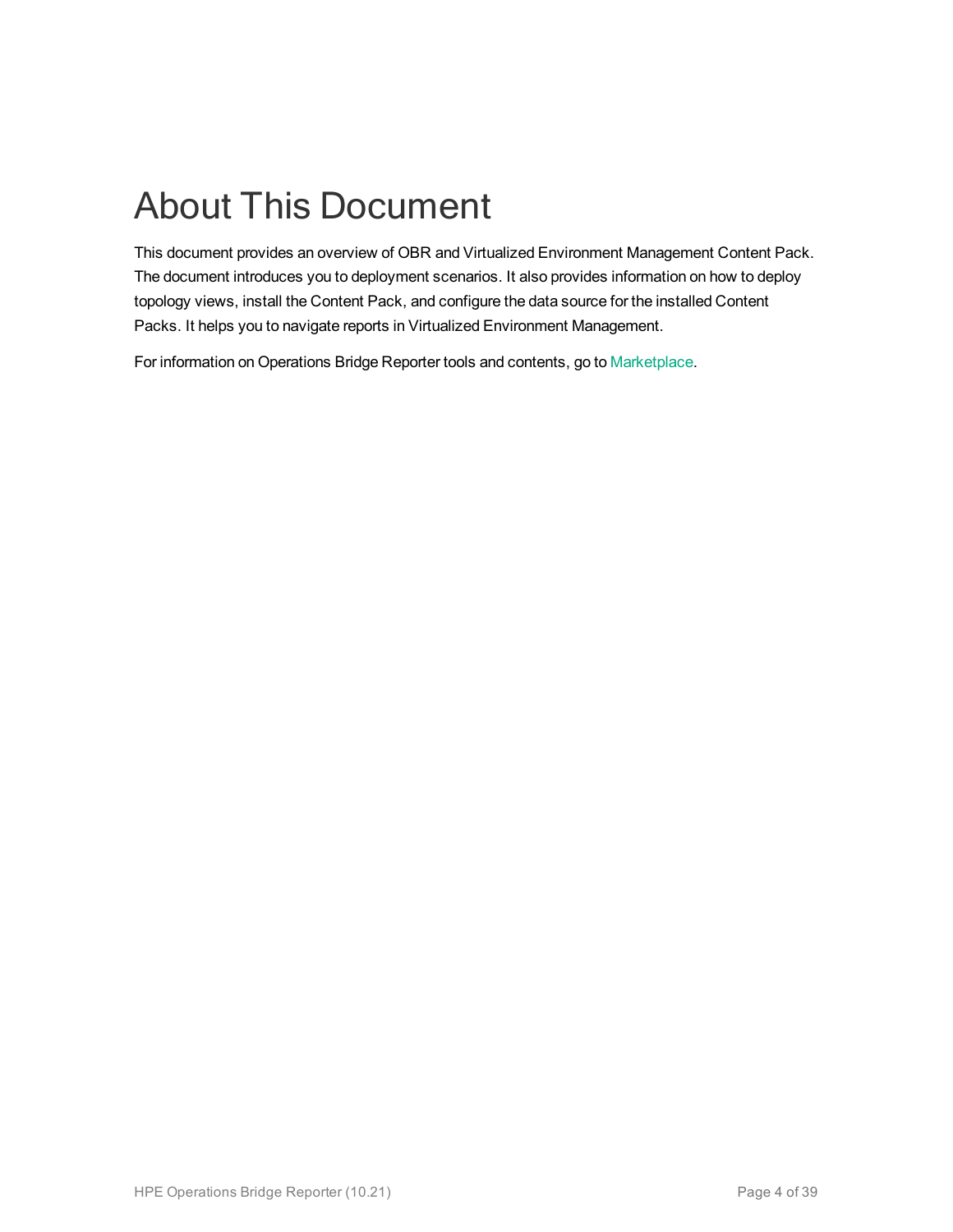## <span id="page-4-0"></span>Getting Started

<span id="page-4-1"></span>This section provides OBR overview, deployment scenarios, and types of reports.

## Operations Bridge Reporter (OBR) Overview

OBR is a cross-domain historical infrastructure performance reporting solution. It displays top-down reports from Business Service Management (BSM) Business Service and Business Application, Operations Manager (OM) Node Group or OMi10 perspective to the underlying infrastructure. It also displays bottoms-up reports from the infrastructure to the impacted Business Services and Business Applications or Node Groups. It leverages the topology information to show how the underlying infrastructure health, performance and availability affects your Business Services and Business Applications or Node Groups in the long term. You can navigate from higher level cross domain reports to detailed domain level reports.

### <span id="page-4-2"></span>Deployment Scenarios

Following are the deployment scenarios supported on OBR:

- **Deployment with BSM/OMi** In this deployment, Run-time Service Model (RTSM) is the source of topology information. OBR discovers and synchronizes topology information from OMi. In a BSM environment with underlying OM servers, this synchronization technique receives discovered topology data from multiple OM systems and updates the Configuration Items (CIs) and CI relationships in the RTSM as soon as changes are discovered. However, you can also use the OM D-MoM dynamic topology synchronization technique to discover and synchronize the topology information in RTSM. In an environment with OMi 10, OBR uses RTSM to obtain topology information and metrics from Operations Agent or SiteScope systems that are configured with OMi.
- <sup>l</sup> **Deployment with Operations Manager** In this deployment, the topology information is a group of managed nodes defined in OM that are logically combined for operational monitoring. These logical node groups are created by OM users to classify the nodes as specific organizations or entities within their enterprise. For example, a group called *Exchange Servers* can be created in OM to organize the specific Exchange Servers and Active Directory nodes for reporting or monitoring purposes. OBR uses the node groups from OM for its topology computation.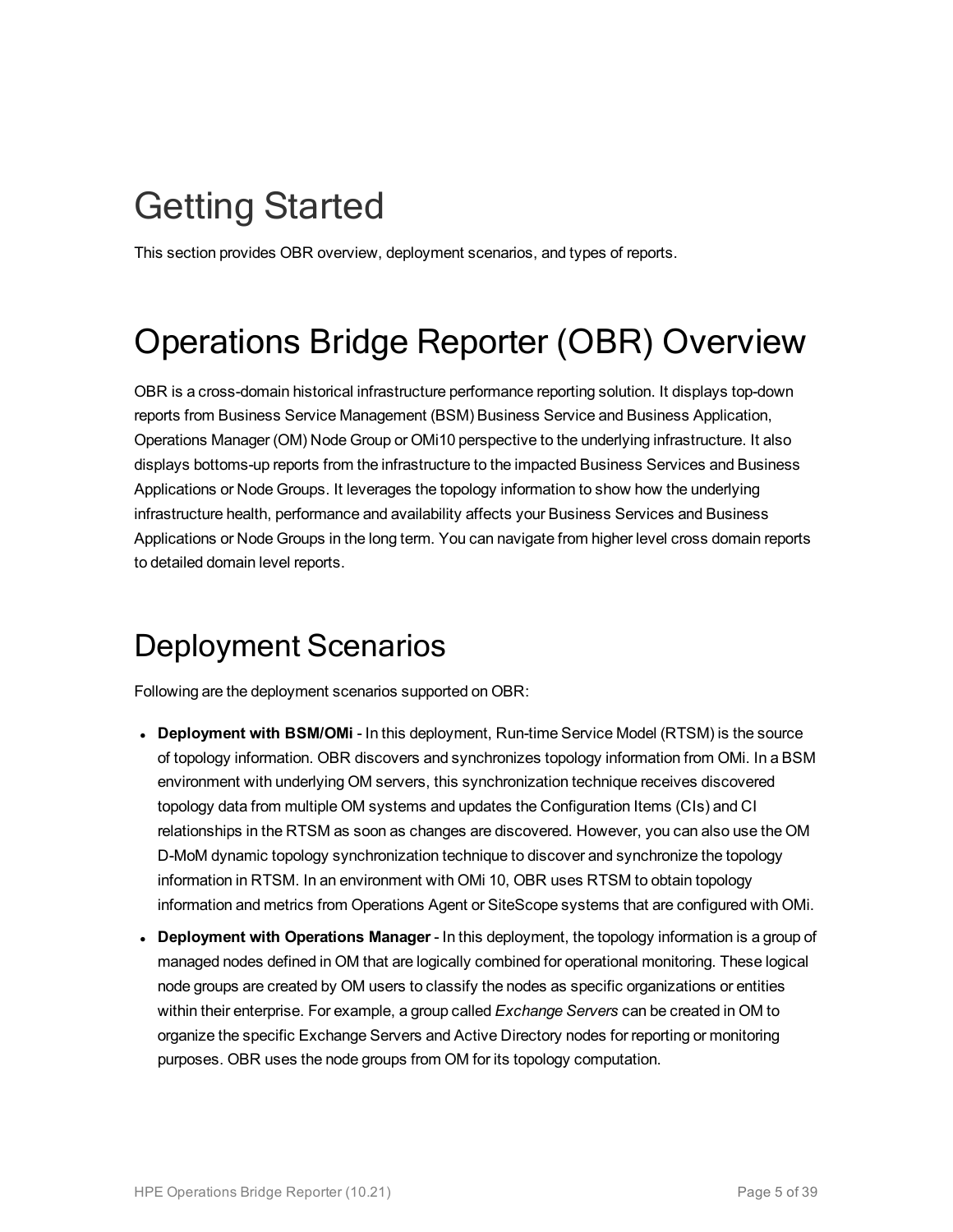<sup>l</sup> **Deployment with VMware vCenter** - VMware vCenter is a distributed server-client software solution that provides a central and a flexible platform for managing the virtual infrastructure in business-critical enterprise systems. VMware vCenter centrally monitors performance and events, and provides an enhanced level of visibility of the virtual environment, thus helping IT administrators to control the environment with ease.

**Note:** It is recommended to set the VMware stats logging level to 2. However, if the logging level is set to 1, then some of the metrics of logging level 2 may not be available in OBR reports. For information on logging levels and their corresponding metrics, use the following URL:

<https://communities.vmware.com/docs/DOC-5600>

- <sup>l</sup> **Other deployments** Apart from the basic deployment scenarios, you can collect data from the following sources independently:
	- <sup>o</sup> Deployment with NNMi
	- <sup>o</sup> Deployment with a generic database
	- <sup>o</sup> Deployment with other applications using CSV

### <span id="page-5-0"></span>Types of Reports

The reports available in Operations Bridge Reporter (OBR) are divided into two broad categories:

- Business Service Management
- Infrastructure Management

The following image shows the supported list of reports folders under both these categories: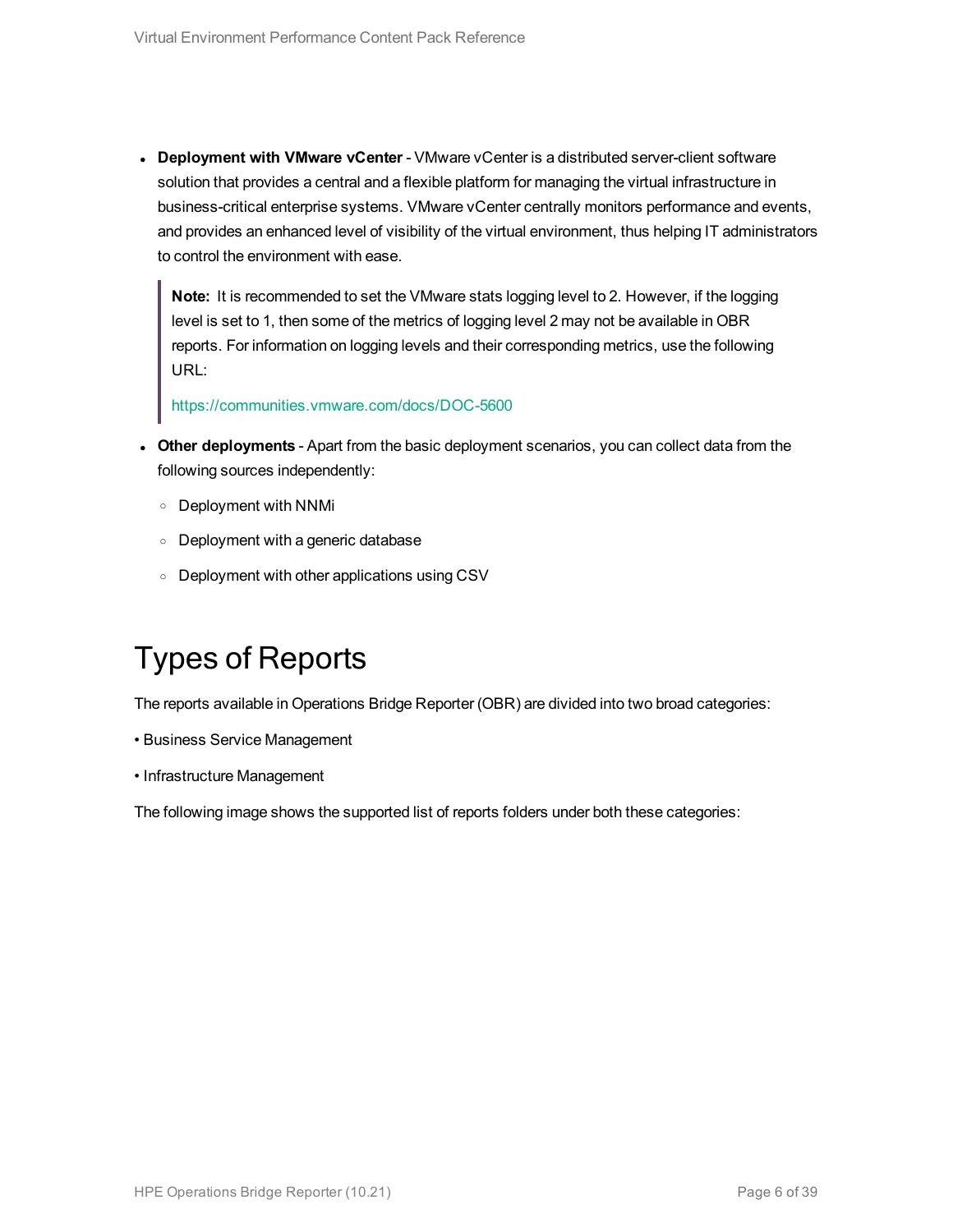

To view a map of all the reports available in the Virtualized Environment Management Content Pack, see Report [Navigation](#page-29-0).

For more information on Operations Bridge Reporter concepts, see *Operations Bridge Reporter Concepts Guide* and *Operations Bridge Reporter Content Development Guide*.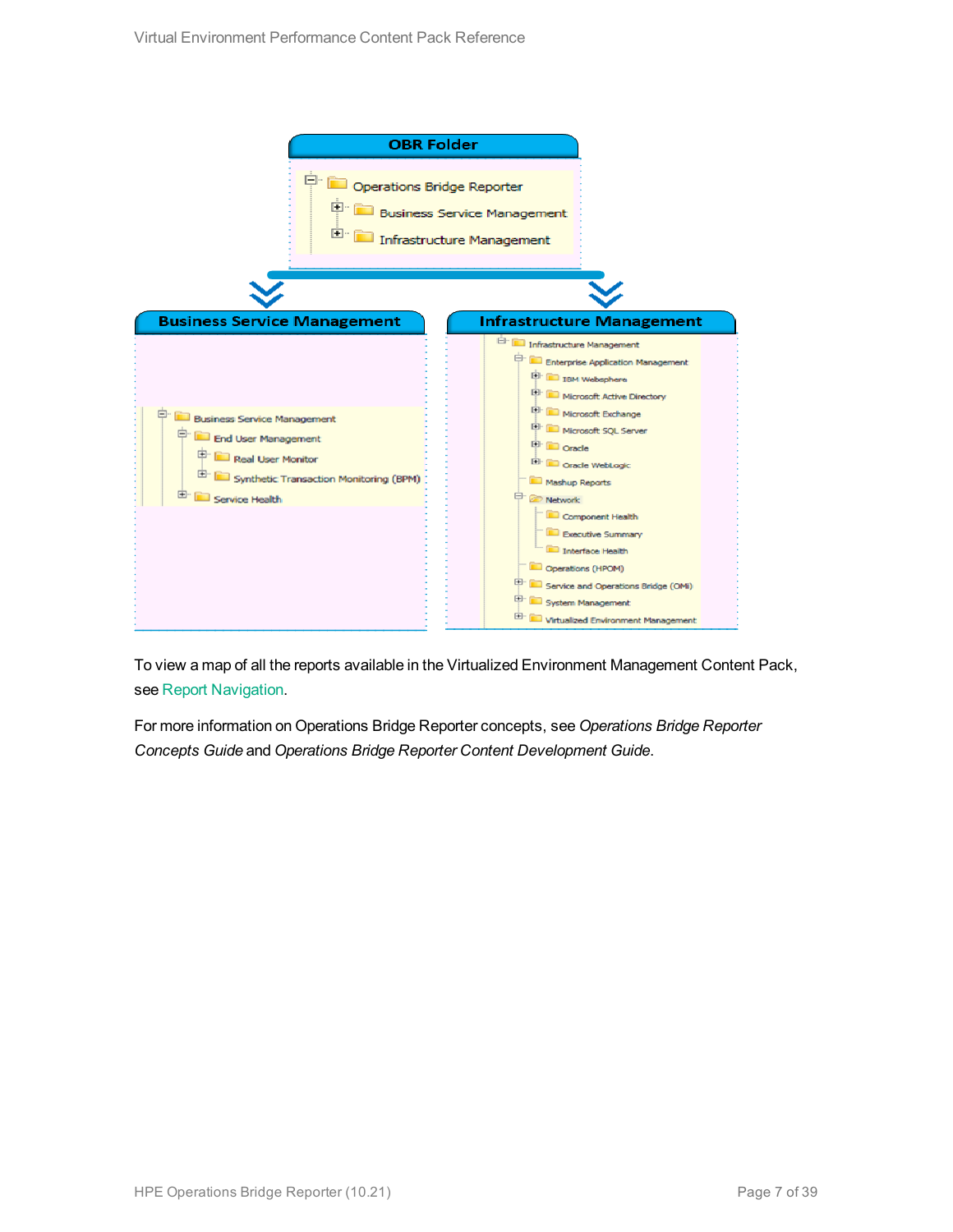## <span id="page-7-0"></span>Virtualized Environment Management Content Pack Overview

This section provides an overview of Virtualized Environment Management Content Pack, target audience, and supported data sources.

The Content Packs determine the fact data that are to be collected from the various data sources, and the interval at which the data is collected. Configuration of the data source connections for the installed Content Packs depends on the type of deployment scenario used.

The Virtualized Environment Management reports display information about the various virtualization technologies used in your environment such as VMware ESX Server, Microsoft Hyper-V, IBM AIX LPARs and WPARs, and Oracle Solaris Zones. These reports provide information about:

- Availability and resource utilization of the virtual machines (VMs) and the physical nodes that host these VMs
- CPU and memory entitlement to each of the VMs present on the nodes
- CPU and memory utilization of the VMs
- Physical memory of the nodes
- CPU and memory bottlenecks taking place in the VMs
- Inventory across virtualization technologies and based on guess operating systems
- Forecast summary predicts the outage of the VMs based on past data
- Top ten reports for the available logical systems. These reports are generated using the metrics used to measure the performance of the above mentioned resources

The Virtualized Environment Management reports help you analyze a VM's contribution to the performance of a Business Service or Business Application. Using these reports, you can analyze the performance of the VMs based on the utilization of the resources allocated to them. You can also analyze how the resource utilization of the VMs affects the host system's performance. Using these reports, you can identify potential optimization options to help improve overall performance and observe the results of optimization tasks performed.

**Note:** Since OBR presents top and bottom N values (and not top or bottom N nodes) on the Top and Bottom N reports, you may see more than N nodes on the Top and Bottom N reports. You may see more than N nodes on the Top and Bottom N Logical Systems reports for the Unavailability% metric (it is likely for multiple logical systems to have an identical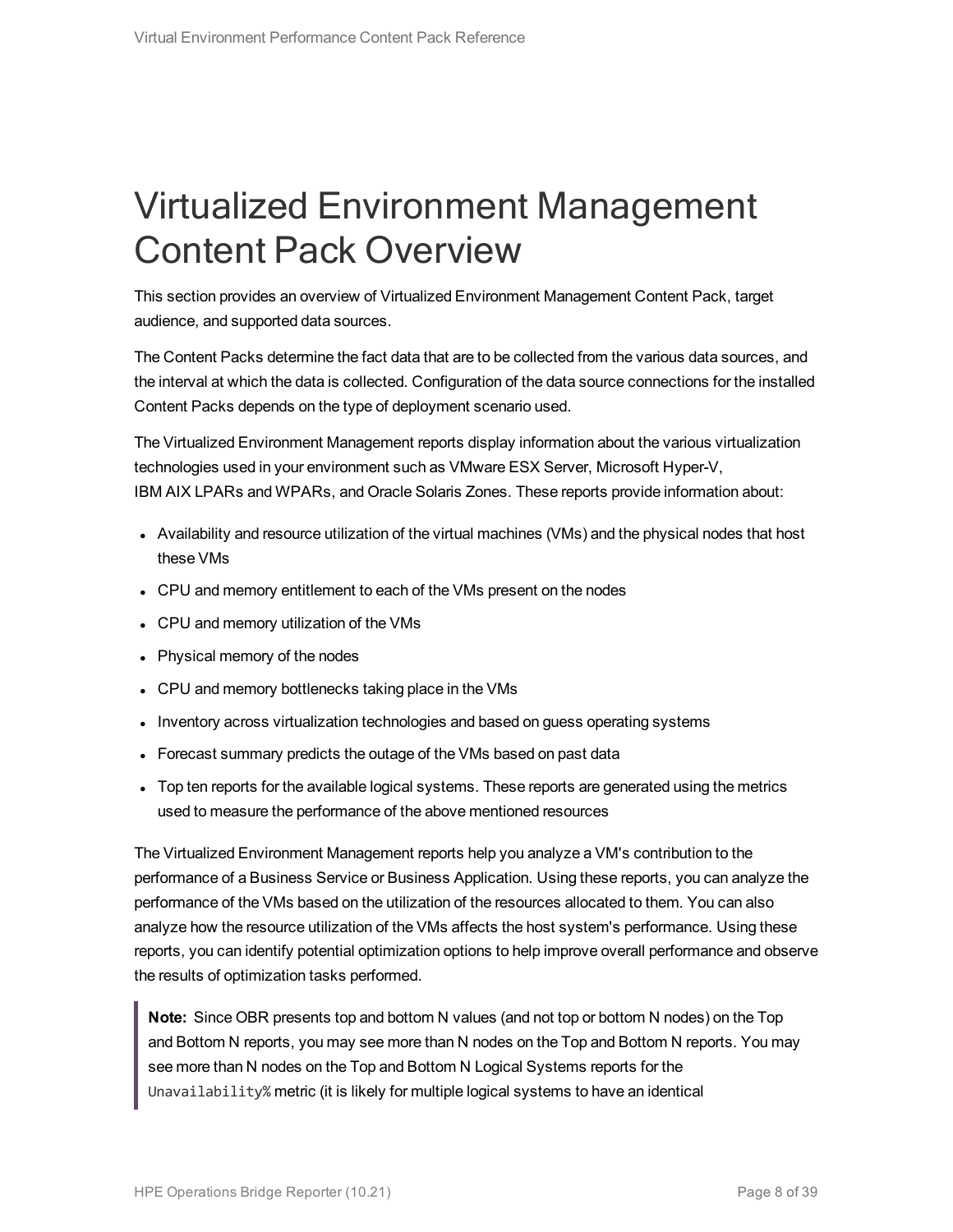<span id="page-8-0"></span>Unavailability% value).

## Target Audience

The target audience for the Virtualized Environment Management reports are:

- <sup>l</sup> **System Administrators**: responsible for setting up, supporting, and maintaining the physical systems in the IT infrastructure of their organization.
- <sup>l</sup> **Virtual Infrastructure Administrators**: responsible for the implementation and maintenance of the virtual infrastructure in their IT environment.

These administrators can use the Virtualized Environment Management reports to analyze the performance of the VMs and the associated host systems that support the Business Services or the Node Groups deployed on these VMs. By analyzing the performance, availability, and health information displayed in the reports, the administrators can ensure continuous improvement of these Business Services and Business Applications.

## <span id="page-8-1"></span>Data Sources for Virtualization Data

OBR integrates with and collects historical system and performance-related data for the VMs from the following data sources:

- **Performance Agent**: Performance Agent collects, summarizes, time stamps, and detects alarm conditions on current and historical resource data across your system. It provides performance, resource, and end-to-end transaction response time measurements, and supports network and database measurement information.
- **Operations agent**: The Operations agent helps you monitor a system by collecting metrics that indicate the health, performance, and availability of essential elements of the system. The embedded data collector of the Operations agent enables you to collect and log performance metrics of systems in your environment.
- **SiteScope**: SiteScope is an agentless monitoring solution designed to ensure the availability and performance of distributed IT infrastructures—for example, servers, operating systems, network devices, network services, applications, and application components. This Web-based infrastructure monitoring solution is lightweight, highly customizable, and does not require that data collection agents be installed on your production systems. SiteScope has over 90 types of monitors that can monitor utilization, response time, usage, and resource availability of a variety of host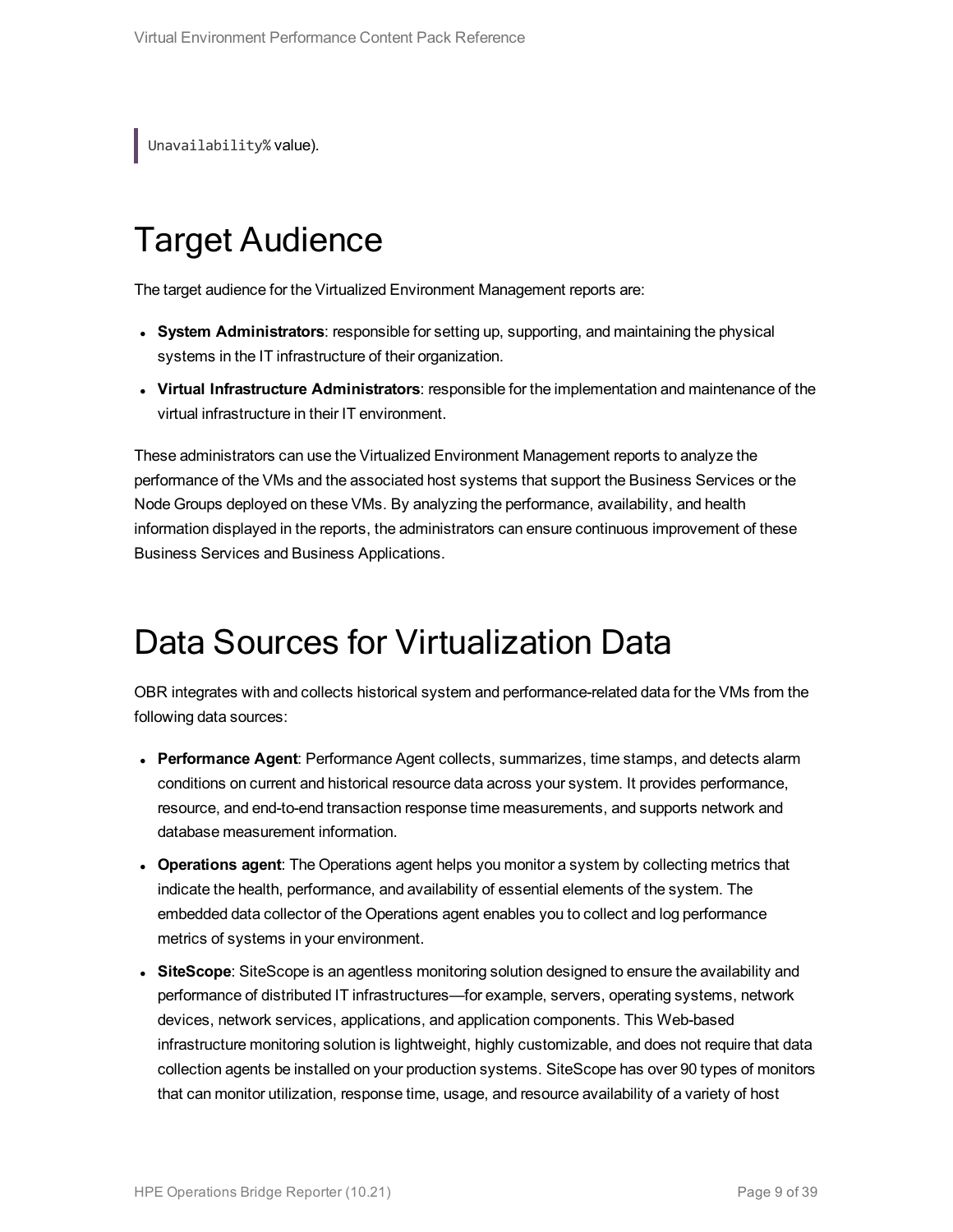types and application platforms. With SiteScope, you gain the real-time information to verify infrastructure operations, stay apprised of problems, and solve bottlenecks before they become critical.

The Virtualized Environment Management Content Pack identifies the list of metrics or facts that OBR must collect from each of these data sources. The corresponding dimension data is collected from the RTSM or OM topology source, depending on OBR's deployment scenario.

OBR collects data from different data sources at periodic intervals based on the collection policies predefined in the Virtualized Environment Management Content Pack. From each data source, summarized fact data is collected at a 5-minute interval. This fact data is called rate data and is stored in the database in rate tables as individual records. Therefore, for a 60-minute interval, there will be 12 such records in the tables. OBR then performs aggregation routines on these records and converts the data to hourly, weekly, monthly, and yearly data. This aggregated data is displayed in the reports.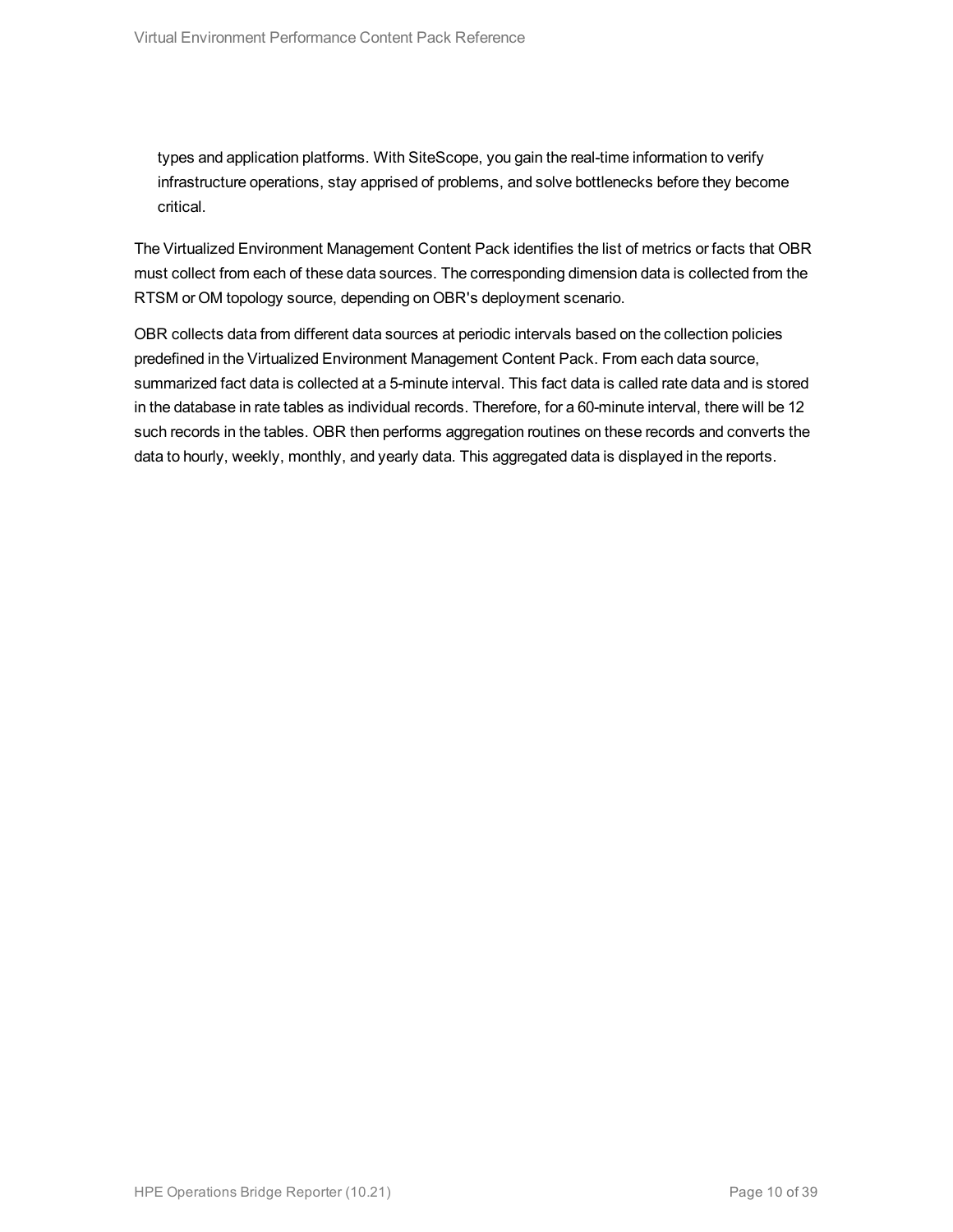# <span id="page-10-0"></span>Deploy Topology Views

<span id="page-10-1"></span>To configure OBR to collect domain-specific data, you need to deploy the topology views for Virtualized Environment Management Content Pack.These topology views contain specific CI attributes that Content Packs use to collect the relevant data. However, these topology views can vary from one Content Pack to another.

# <span id="page-10-2"></span>List of Content Pack and Topology Views to Deploy

The following table lists the topology views to deploy for Virtualized Environment Management Content Pack:

| <b>Content Pack</b>                       | <b>View Name</b>                                         | Location                                                                                                                                                                                                                                                                                                                                                                                             |  |  |  |  |  |  |  |
|-------------------------------------------|----------------------------------------------------------|------------------------------------------------------------------------------------------------------------------------------------------------------------------------------------------------------------------------------------------------------------------------------------------------------------------------------------------------------------------------------------------------------|--|--|--|--|--|--|--|
| <b>On Windows</b>                         |                                                          |                                                                                                                                                                                                                                                                                                                                                                                                      |  |  |  |  |  |  |  |
| <b>Virtual Environment</b><br>Performance | SM_BSM9_Views.zip<br>SM_SiS_Views.zip<br>(APM 9.40 only) | %PMDB<br>HOME%\packages\SystemManagement\ETL<br>SystemManagement_PA.ap\source\cmdb_views<br>%PMDB<br>HOME%\packages\SystemManagement\ETL_SM_<br>VI_VMWare_SiS_API.ap\source\cmdb_views<br>%PMDB<br>HOME%\packages\SystemManagement\ETL_SM_<br>VI_VMWare_SiS_DB.ap\source\cmdb_views<br>Note: If APM 9.40 is the deployment<br>scenario, then deploy only SM_SiS_Views.zip<br>view in the APM server. |  |  |  |  |  |  |  |
| <b>On Linux</b>                           |                                                          |                                                                                                                                                                                                                                                                                                                                                                                                      |  |  |  |  |  |  |  |
| <b>Virtual Environment</b><br>Performance | SM_BSM9_Views.zip                                        | \$PMDB_HOME/packages/SystemManagement/ETL_<br>SystemManagement_PA.ap/source/cmdb_views                                                                                                                                                                                                                                                                                                               |  |  |  |  |  |  |  |
|                                           | SM_SiS_Views.zip<br>(APM 9.40 only)                      | \$PMDB_HOME/packages/SystemManagement/ETL_<br>SM_VI_VMWare_SiS_API.ap/source/cmdb_views                                                                                                                                                                                                                                                                                                              |  |  |  |  |  |  |  |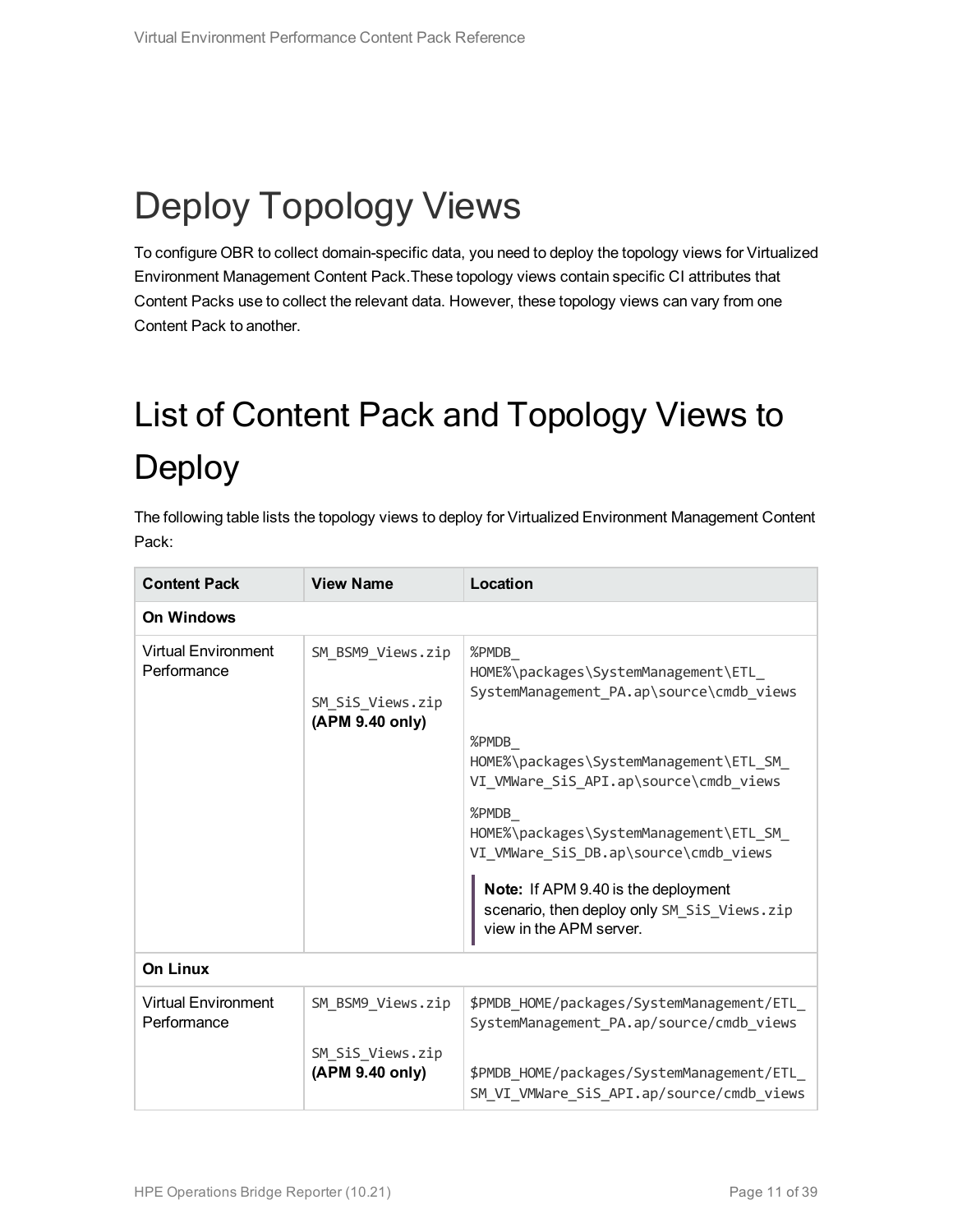| <b>Content Pack</b> | <b>View Name</b> | Location                                                                                                      |
|---------------------|------------------|---------------------------------------------------------------------------------------------------------------|
|                     |                  | \$PMDB_HOME/packages/SystemManagement/ETL<br>SM_VI_VMWare_SiS_DB.ap/source/cmdb_views                         |
|                     |                  | Note: If APM 9.40 is the deployment<br>scenario, then deploy only SM_SiS_Views.zip<br>view in the APM server. |

### <span id="page-11-0"></span>BSM Server

To deploy the topology model views for the Virtualized Environment Management Content Pack in the BSM server, follow these steps:

1. In the web browser, type the following URL:

```
http://<BSM system FQDN>/bsm
```
where, <BSM system FQDN> is the FQDN of the BSM server.

**Note:** You can launch the BSM server from a system where OBR is installed or any other local system. If you are launching from local system, ensure that you browse to the location mentioned in List of Content Pack and [Topology](#page-10-2) Views to Deploy and copy the required views to your local system.

The Business Service Management Login page appears.

- 2. Type the login name and password and click **Log In**. The Business Service Management Site Map appears.
- 3. Click **Administration > RTSM Administration**. The RTSM Administration page appears.



4. Click **Administration > Package Manager**. The Package Manager page appears.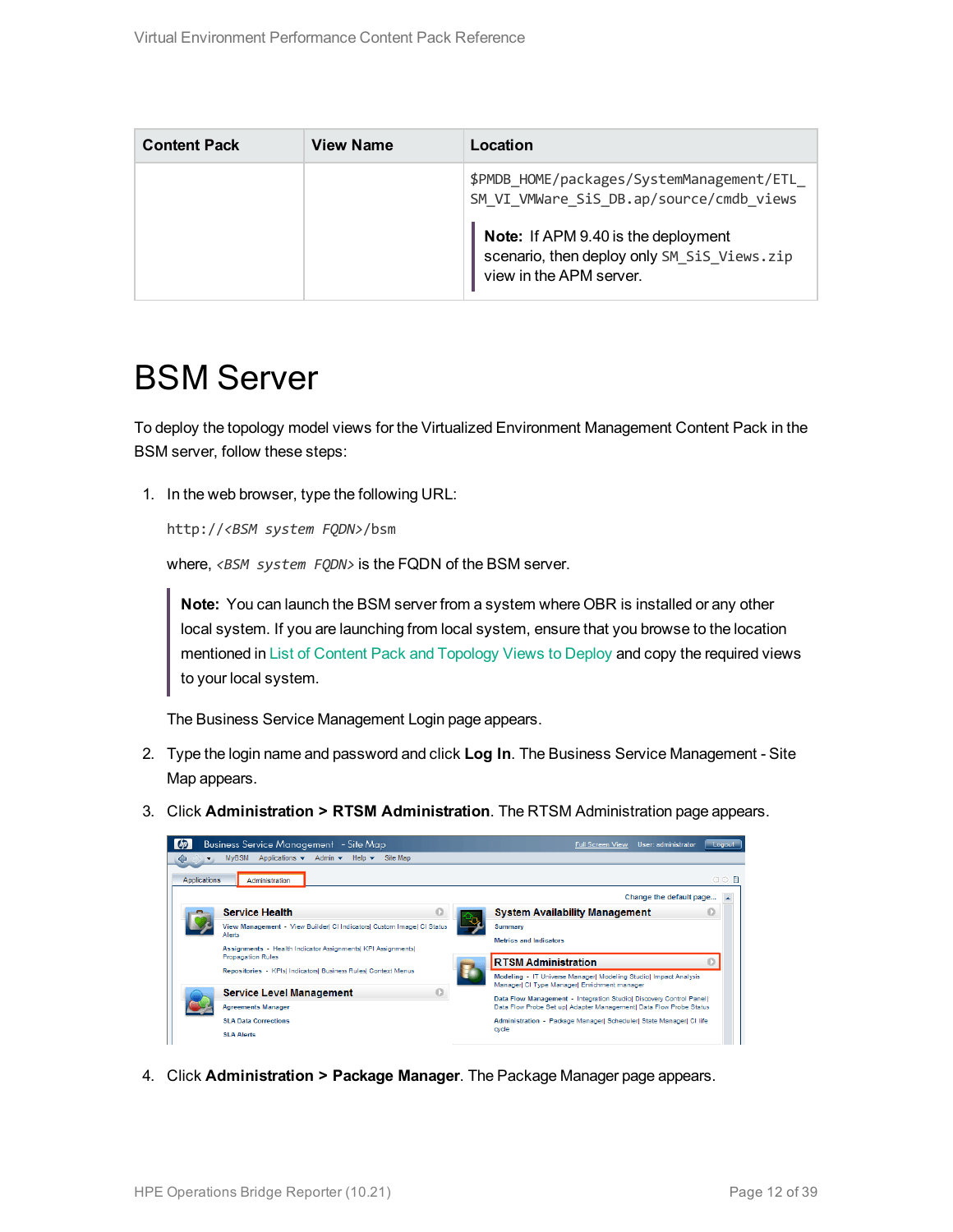| <b>Business Service Management</b> - RTSM Administration<br>$\bullet$                       |                     |                           |          | User: administrator<br>Full Screen View | Logout |
|---------------------------------------------------------------------------------------------|---------------------|---------------------------|----------|-----------------------------------------|--------|
| <b>MyBSM</b><br>Applications $\blacktriangledown$<br>♦<br>$\Leftrightarrow$<br>$\mathbb{R}$ | Admin $\star$       | Help $\blacktriangledown$ | Site Map |                                         |        |
|                                                                                             |                     |                           |          |                                         |        |
| Administration > Package Manager                                                            |                     |                           |          |                                         |        |
| Modeling<br>Data Flow Management                                                            |                     | Administration            |          |                                         | ◇◇■    |
|                                                                                             |                     |                           |          |                                         |        |
| View -<br>Tools -                                                                           |                     |                           |          |                                         |        |
| 尹<br>一卷<br>$*$ $\alpha$<br>國                                                                | $\alpha$<br>C<br>m. | Y<br>G                    | <b>x</b> |                                         |        |
|                                                                                             |                     |                           |          |                                         |        |
|                                                                                             |                     | Readme                    |          |                                         |        |
| ≐ Package Name                                                                              | Category            |                           | Vers     | <b>Description</b>                      |        |
| <b>Active Directory</b>                                                                     | Applications        | Readme                    | 11.0     | Active Directory topology discovery     |        |
| AlertsModel                                                                                 |                     |                           |          |                                         | ۰<br>E |

5. Click the **Deploy Packages to Server (from local disk)** icon. The **Deploy Package to Server** dialog box appears.

| Administration > Package Manager |                      |                                                                                                                                                |
|----------------------------------|----------------------|------------------------------------------------------------------------------------------------------------------------------------------------|
| Modeling                         | Data Flow Management | Administration                                                                                                                                 |
|                                  |                      |                                                                                                                                                |
| Tools $\sim$<br>View -           |                      |                                                                                                                                                |
| $\alpha \times \alpha$<br>÷      |                      | $Q \n  3 \n  4 \n  5 \n  6 \n  7 \n  8 \n  10 \n  11 \n  12 \n  13 \n  14 \n  15 \n  16 \n  17 \n  18 \n  19 \n  19 \n  19 \n  19 \n  19 \n  $ |
|                                  |                      | Deploy Packages to Server (from local disk)                                                                                                    |
| Active Directory                 |                      |                                                                                                                                                |
| <b>Alerts Model</b>              |                      |                                                                                                                                                |
| AlertsTals                       |                      |                                                                                                                                                |

6. Click the **Add** icon.



The **Deploy Package to Server (from local disk)** dialog box appears.

7. Browse to the location of the Content Pack zip files, select the required files, and then click **Open**.

You can view and select the TQL and ODB views that you want to deploy under **Select the resources you want to deploy** in the **Deploy Package to Server (from local disk)** dialog box. Ensure that all the files are selected.

8. Click **Deploy** to deploy the Content Pack views.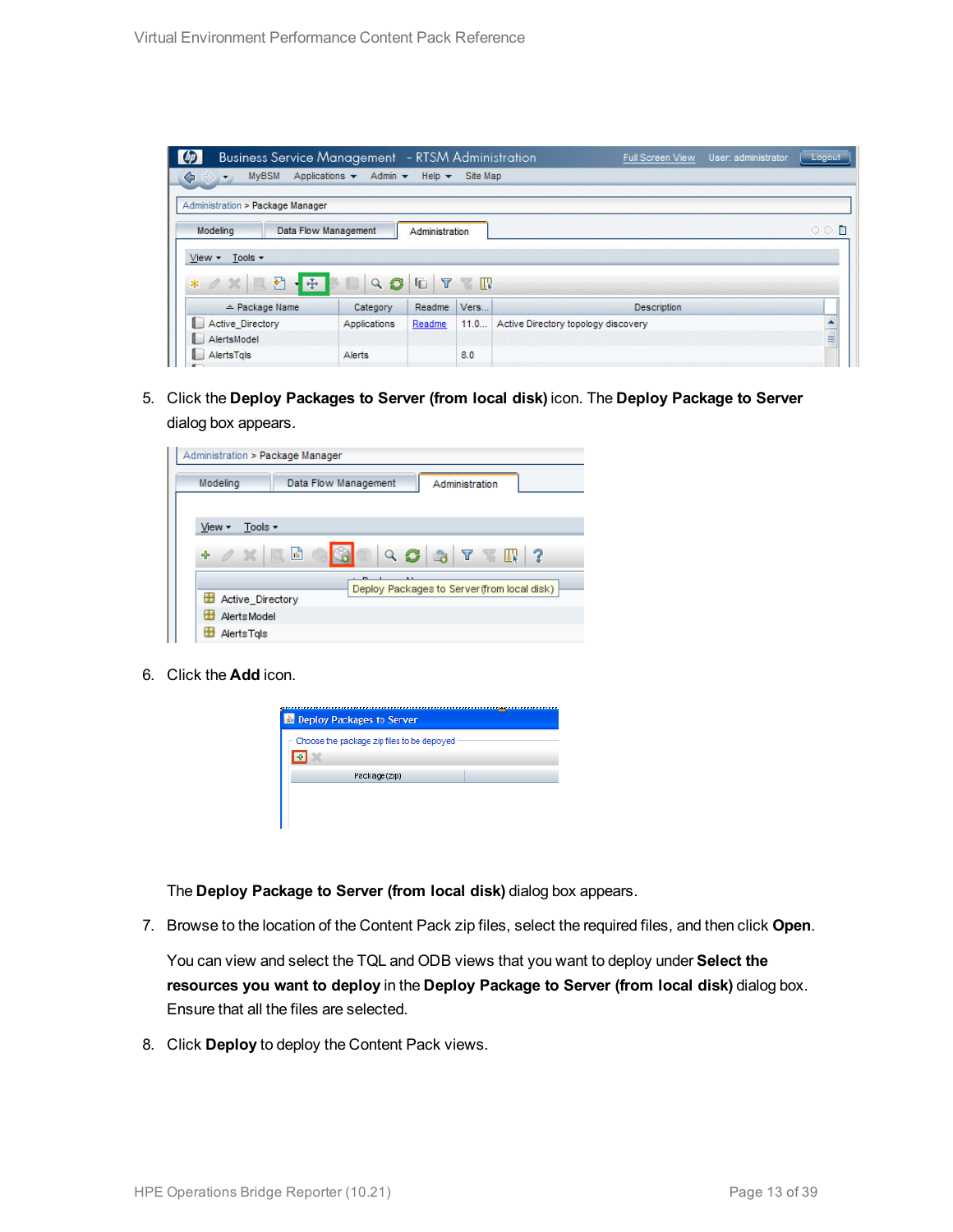<span id="page-13-0"></span>You have successfully deployed the Content Packs views based on the type of deployment scenario selected for OBR.

## OMi 10 Server

To deploy the topology model views for the Virtualized Environment Management Content Pack in the OMi 10 server, follow these steps:

1. In the web browser, type the following URL:

http://*<OMi system FQDN>*/omi

where, *<OMi system FQDN>* is the FQDN of the OMi server.

**Note:** You can launch the OMi server from a system where OBR is installed or any other local system. If you are launching from local system, ensure that you browse to the location mentioned in List of Content Pack and [Topology](#page-10-2) Views to Deploy and copy the required views to your local system.

The Operations Manager i Login page appears.

- 2. Type the login name and password and click **Log In**. The Operations Manager i Workspace page appears.
- 3. Click **Administration > RTSM Administration > Package Manager**.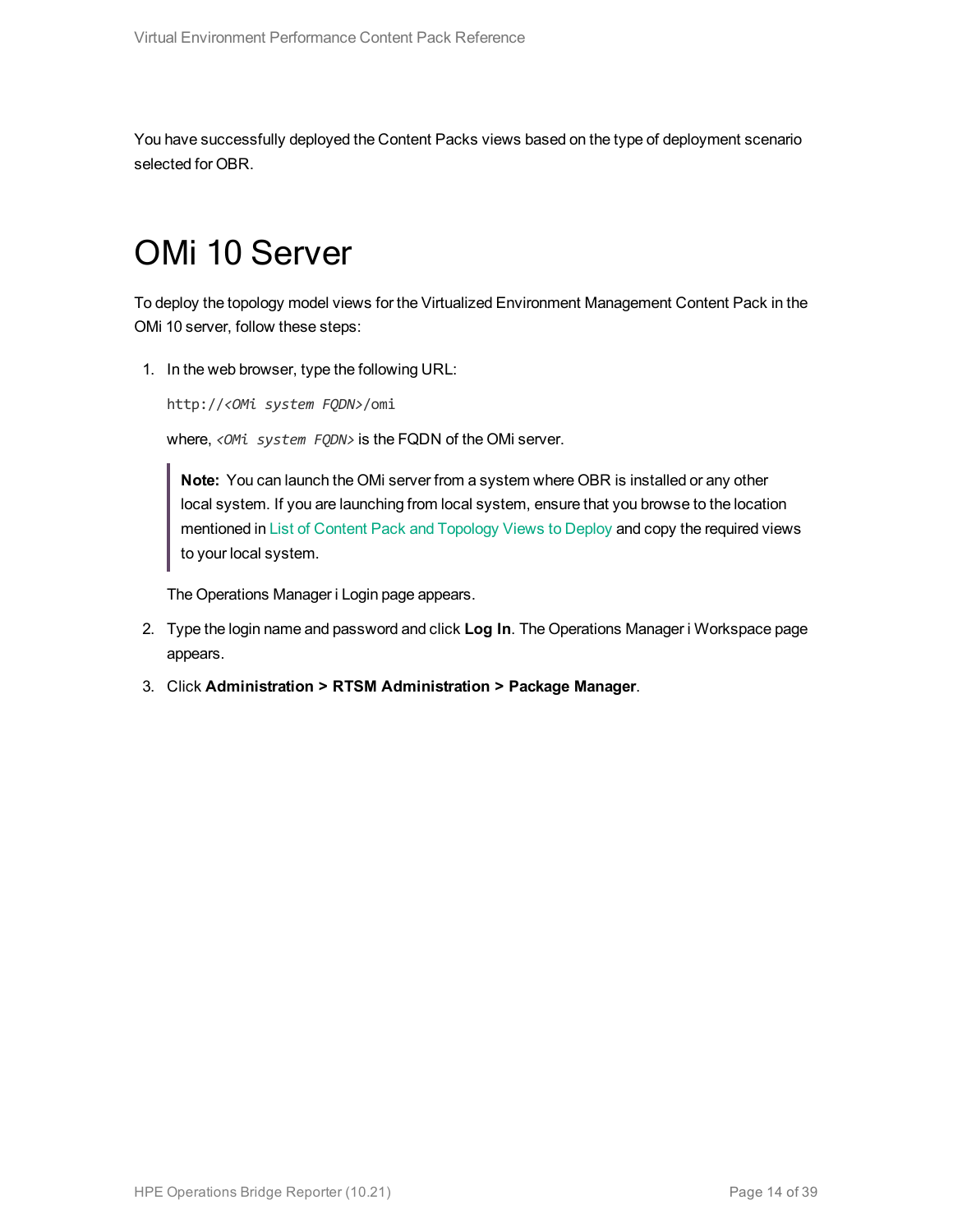| <b>Operations Manager i</b><br>Workspaces $\smile$         | Administration $\sim$                         | Q search for menu items        |                                                               |                    | $\mathbf{L}$ admin $\sim$ | $\Omega$ |
|------------------------------------------------------------|-----------------------------------------------|--------------------------------|---------------------------------------------------------------|--------------------|---------------------------|----------|
| Workspaces > My Workspace                                  |                                               |                                |                                                               | Ħ.<br>$\mathbb{H}$ |                           |          |
| 360° View x                                                | > Event Processing<br>ł۶                      |                                |                                                               |                    |                           |          |
| Hierarchy                                                  |                                               |                                |                                                               |                    |                           |          |
| v<br>[Select a Filter]<br>EUM_BSMR<br>È<br>Y<br>$\sqrt{ }$ | 6<br>> Service Health                         |                                |                                                               |                    |                           |          |
| Name                                                       | $\sim$ RTSM Administration                    |                                |                                                               |                    |                           |          |
| E EUM_BSMR                                                 | <b>Modeling</b><br><b>IT Universe Manager</b> |                                | <b>Data Flow Management</b><br><b>Reconciliation Priority</b> |                    |                           |          |
| $\boxed{0}$ 1                                              | <b>Modeling Studio</b>                        |                                | <b>Integration Studio</b>                                     |                    |                           |          |
| ᇦ<br>16.55.245.42                                          |                                               | <b>Impact Analysis Manager</b> | <b>Discovery Control Panel</b>                                |                    |                           |          |
| $\sqrt{16.59.1.1 - 16.59.50.255}$                          | <b>CI Type Manager</b>                        |                                | <b>Data Flow Probe Setup</b>                                  |                    |                           |          |
|                                                            | <b>Enrichment manager</b>                     |                                | <b>Adapter Management</b>                                     |                    |                           |          |
| $\bigcirc$ 16.59.101.1 - 16.59.150.255                     |                                               |                                | <b>Data Flow Probe Status</b>                                 |                    |                           |          |
| $\bigotimes$ 16.59.151.1 - 16.59.255.1                     | <b>Administration</b>                         |                                |                                                               |                    |                           |          |
| $\bigotimes$ 16.59.42.70 - 16.59.42.70                     | <b>Package Manager</b>                        |                                |                                                               |                    |                           |          |
|                                                            | Scheduler                                     | Package Manager                |                                                               |                    |                           |          |
| $\bigcirc$ 16.59.51.1 - 16.59.100.255                      | <b>State Manager</b>                          |                                |                                                               |                    |                           |          |
| 16.59.67.149<br>▄                                          | <b>CI Life Cycle</b>                          |                                |                                                               |                    |                           |          |
| $\left[ \bigcirc \right]$ 2                                |                                               |                                |                                                               |                    |                           |          |
| $\bigcirc$ 4                                               | Ö                                             | > Setup and Maintenance        |                                                               |                    |                           |          |
| $\sigma$<br>Active                                         | > Users<br>R                                  |                                |                                                               |                    |                           |          |

The Package Manager page appears.

4. Click the **Deploy Packages to Server (from local disk)** icon. The **Deploy Package to Server** dialog box appears.

| <b><i>OD</i></b> Operations Manager i                                   | Workspaces $\sim$ |        | Administration $\sim$ |          | Q search for menu items             | $\blacktriangle$ r admin $\blacktriangleright$ | $\bullet$ |
|-------------------------------------------------------------------------|-------------------|--------|-----------------------|----------|-------------------------------------|------------------------------------------------|-----------|
| Administration > RTSM Administration > Administration > Package Manager |                   |        |                       |          |                                     |                                                |           |
| View $\sqrt{ }$ Tools $\sqrt{ }$ Help $\sqrt{ }$                        |                   |        |                       |          |                                     |                                                |           |
|                                                                         |                   |        |                       |          |                                     |                                                |           |
| ≐ Package N Deploy packages to server (from local disk)                 |                   | Readme | Version               | Build Nu | <b>Description</b>                  |                                                |           |
| Active_Directory                                                        | Applications      | Readme | 13.0-1179             | 1179     | Active Directory topology discovery |                                                |           |
| AlertsModel                                                             |                   |        |                       |          |                                     |                                                |           |
| AlertsTqls                                                              | Alerts            |        | 8.0                   |          |                                     |                                                |           |

5. Click the **Add** icon.

 $\mathcal{L}$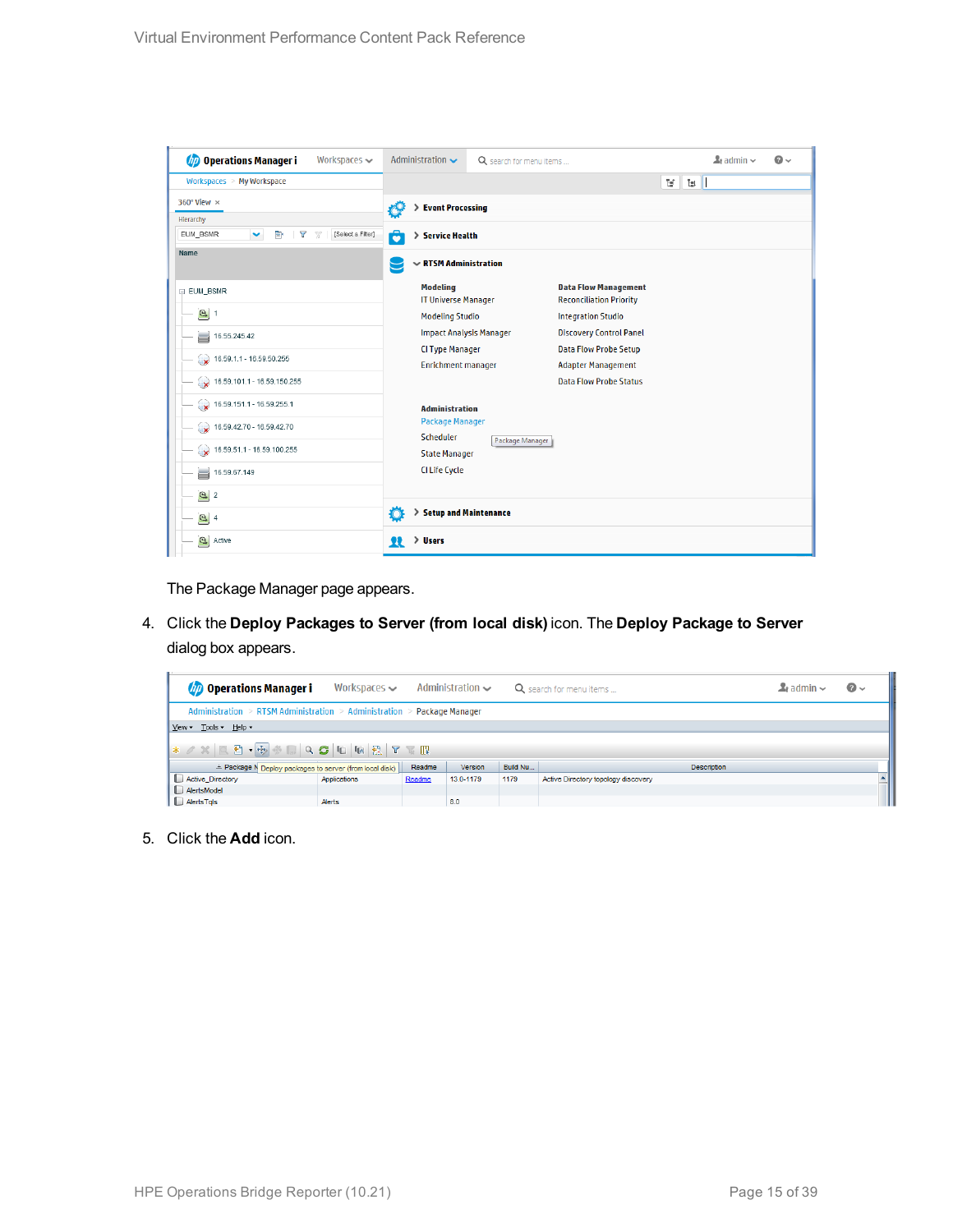| Deploy Packages to Server                   |        | ×      |
|---------------------------------------------|--------|--------|
| Choose the package zip files to be deployed |        |        |
| 中义                                          |        |        |
| Package(zip)<br>Add                         | Path   |        |
|                                             |        |        |
|                                             |        |        |
|                                             |        |        |
|                                             |        |        |
|                                             |        |        |
| Select the resources you want to deploy     |        |        |
| 名七脑                                         |        |        |
|                                             |        |        |
|                                             |        |        |
|                                             |        |        |
|                                             |        |        |
|                                             |        |        |
|                                             |        |        |
|                                             |        |        |
|                                             | Deploy | Cancel |

The **Deploy Package to Server (from local disk)** dialog box appears.

6. Browse tto the location of the Content Pack zip files, select the required files, and then click **Open**.

You can view and select the TQL and ODB views that you want to deploy under **Select the resources you want to deploy** in the **Deploy Package to Server (from local disk)** dialog box. Ensure that all the files are selected.

7. Click **Deploy** to deploy the Content Pack views.

You have successfully deployed the Content Packs views based on the type of deployment scenario selected for OBR.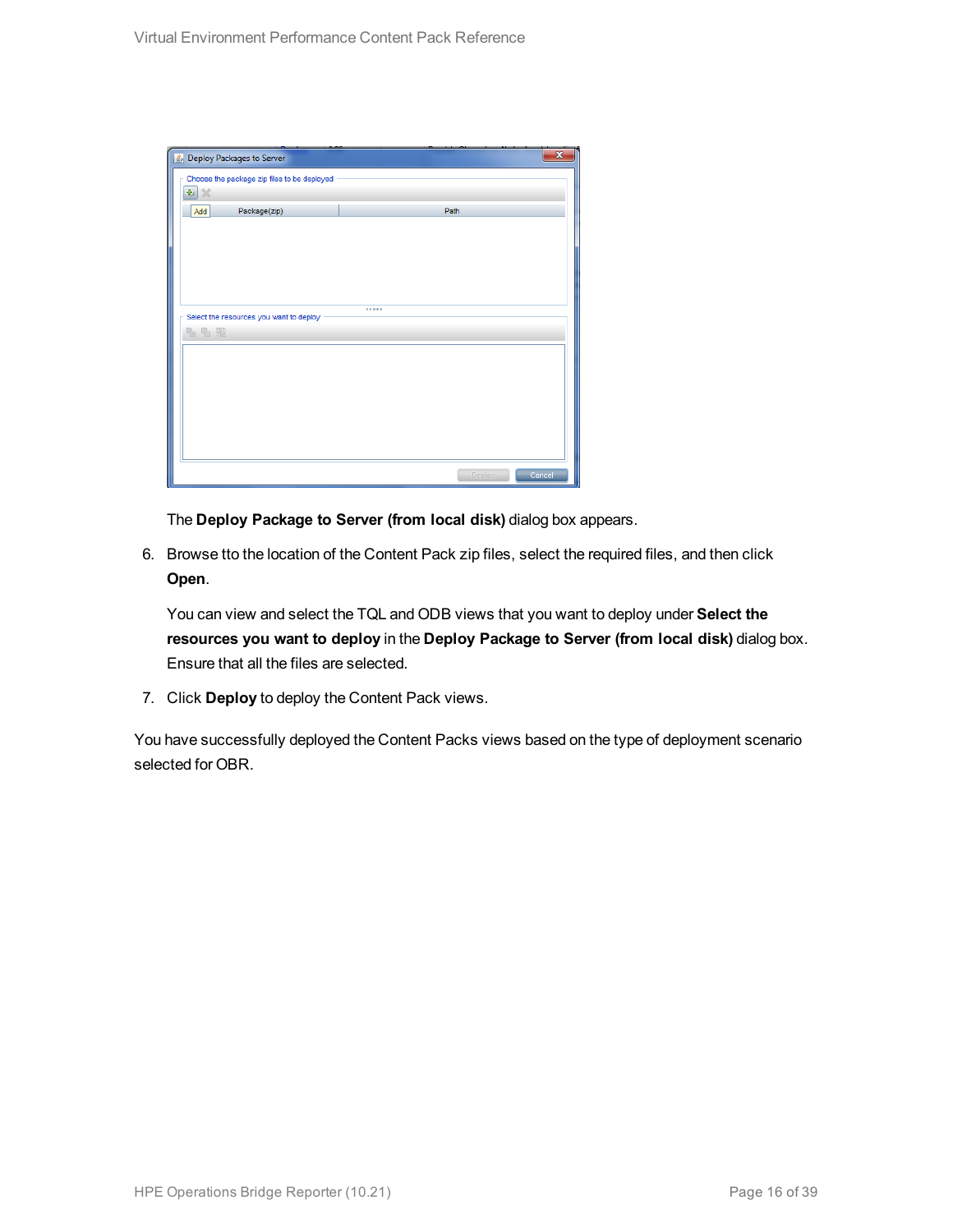# <span id="page-16-0"></span>Install the Content Pack

<span id="page-16-1"></span>Before you begin to install the Content Packs, check the availability and integrity of the data sources.

# Check Availability and Integrity of Data **Sources**

OBR has Data Source Readiness Check tool that enables you to check the availability and integrity of RTSM and PA data sources before installing Content Packs. The tool is available on Windows and Linux operating systems. You can check the data source readiness using the property file or by database.

### **Check Data Source Related to RTSM**

To check the availability and integrity of data source related to RTSM, follow these steps:

- 1. Log on to the OBR system.
- 2. Before you check the data source readiness, ensure the following:
	- a. The **dscheck** folder is available in PMDB\_HOME.
	- b. The dscheckRTSM.sh script is available in %PMDB\_HOME%\dscheck\bin (**On Windows**) and \$PMDB\_HOME/dscheck/bin (**On Linux**).
	- c. Property file is created with the following entries:

## RTSM DB connection properties rtsm.hostname=<*hostname*> rtsm.username=<*username*> rtsm.password=<*password*> rtsm.port=<*port*>

- 3. To check the data source readiness, run the following command in the command prompt:
	- a. cd {PMDB HOME}/dscheck/bin
	- b. Check the data source readiness using: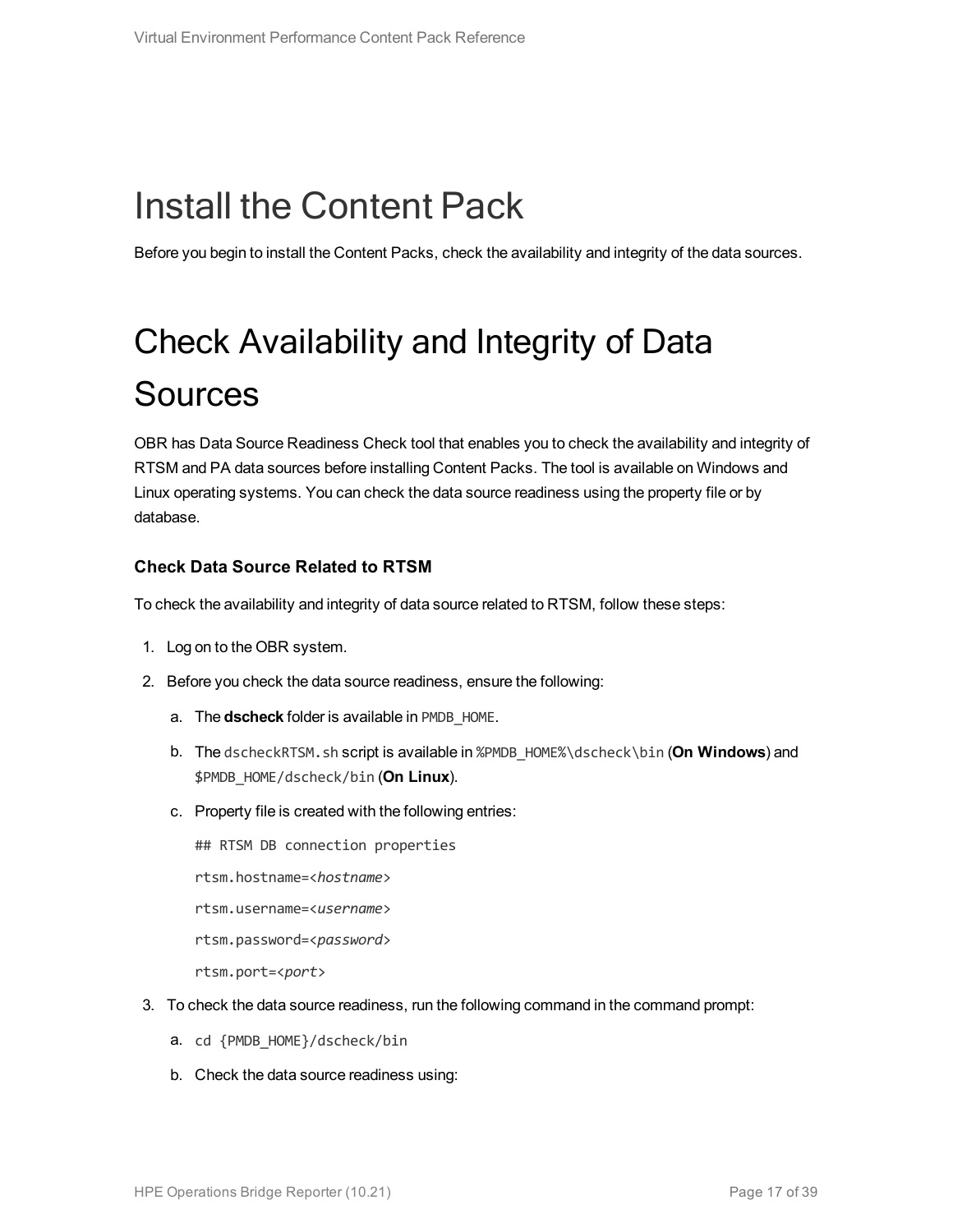#### i. **Property file**:

dscheckRTSM.sh -propFile <*File\_Path*>/<*property\_file*>

where,  $\langle$ File Path> is the path where property file is created.

<*property\_file*> is the name of the RTSM property file. For example, rtsm.prp.

#### ii. **Database**:

./dscheckRTSM.sh

You can open the .html file created in **dscheck** folder to check the availability and integrity of the RTSM data source.

| <b>Status Summary</b>            |                                   |                            |                                    |                              |                                              |                                          |                                            |
|----------------------------------|-----------------------------------|----------------------------|------------------------------------|------------------------------|----------------------------------------------|------------------------------------------|--------------------------------------------|
| <b>BSM/OMi</b><br><b>Version</b> | <b>Host Name</b>                  |                            | <b>Connection</b><br><b>Status</b> | <b>View</b><br><b>Status</b> | <b>Mandatory CI Type</b><br><b>Status</b>    | <b>Mandatory CI</b><br>Attributes Status | <b>Number of</b><br><b>Duplicate Nodes</b> |
| Unknown                          | IWFVM02277.hpswlabs.adapps.hp.com |                            | Ø                                  | ◶                            | 0                                            | Ø                                        | $\bf{0}$                                   |
|                                  |                                   |                            |                                    |                              |                                              |                                          |                                            |
| <b>Select Views:</b>             |                                   |                            |                                    |                              |                                              |                                          |                                            |
|                                  |                                   |                            |                                    |                              |                                              |                                          |                                            |
| Not available in RTSM            |                                   | Missing Mandatory CI Types |                                    |                              | Missing Mandatory CI Attributes              |                                          |                                            |
|                                  |                                   |                            |                                    |                              |                                              |                                          |                                            |
| <b>View Summary</b>              |                                   |                            |                                    |                              |                                              |                                          |                                            |
| <b>View Name</b>                 |                                   | <b>Available in</b>        | <b>Mandatory CI</b>                |                              | <b>Mandatory CI</b>                          |                                          |                                            |
|                                  |                                   | RTSM?                      | <b>Types Missing</b>               |                              | <b>Attributes</b>                            |                                          |                                            |
|                                  |                                   |                            |                                    |                              | <b>Missing</b>                               |                                          |                                            |
| SM_PA<br>SM SiS BusinessView     |                                   | Yes<br>Yes                 |                                    |                              | $\blacktriangleleft$<br>$\blacktriangleleft$ |                                          |                                            |
| Exchange Site View               |                                   | Yes                        |                                    |                              | $\mathbf{a}$                                 |                                          |                                            |
| J2EE Deployment                  |                                   | Yes                        |                                    |                              | $\mathbf{0}$                                 |                                          |                                            |
| SM_HyperV_BusinessView           |                                   | Yes                        |                                    |                              | $\mathbf{R}$                                 |                                          |                                            |
| SM_SiS_Server                    |                                   | Yes                        |                                    |                              | $\mathbf{0}$                                 |                                          |                                            |
| SM Sol Zones                     |                                   | Yes                        |                                    |                              |                                              |                                          |                                            |
| <b>ORA Deployment</b>            |                                   | Yes                        |                                    |                              |                                              |                                          |                                            |
| MSSQL_BusinessView               |                                   | Yes                        |                                    |                              | $\mathbf{0}$                                 |                                          |                                            |
| <b>ORA BusinessView</b>          |                                   | Yes                        |                                    |                              | $\mathbf{0}$                                 |                                          |                                            |
|                                  | SM Sol Zones BusinessView         | <b>Yes</b>                 |                                    |                              | 12 <sup>°</sup>                              |                                          |                                            |
| <b>SHR_Network</b>               |                                   | Yes                        |                                    |                              | $\mathbf{0}$                                 |                                          |                                            |
| <b>SM LPAR</b>                   |                                   | Yes                        |                                    |                              | $\blacktriangleleft$                         |                                          |                                            |
| SM SiS                           |                                   | Yes                        |                                    |                              |                                              |                                          |                                            |

The file displays the following information:

- i. Server status
- ii. Configuration details
- iii. Views available in RTSM
- iv. Mandatory CI types missing in the view
- v. Mandatory CI attributes missing with the CI type

#### **Check Data Source Related to PA**

To check the availability and integrity of data source related to PA, follow these steps:

- 1. Log on to the OBR system.
- 2. Before you check the data source readiness, ensure the following: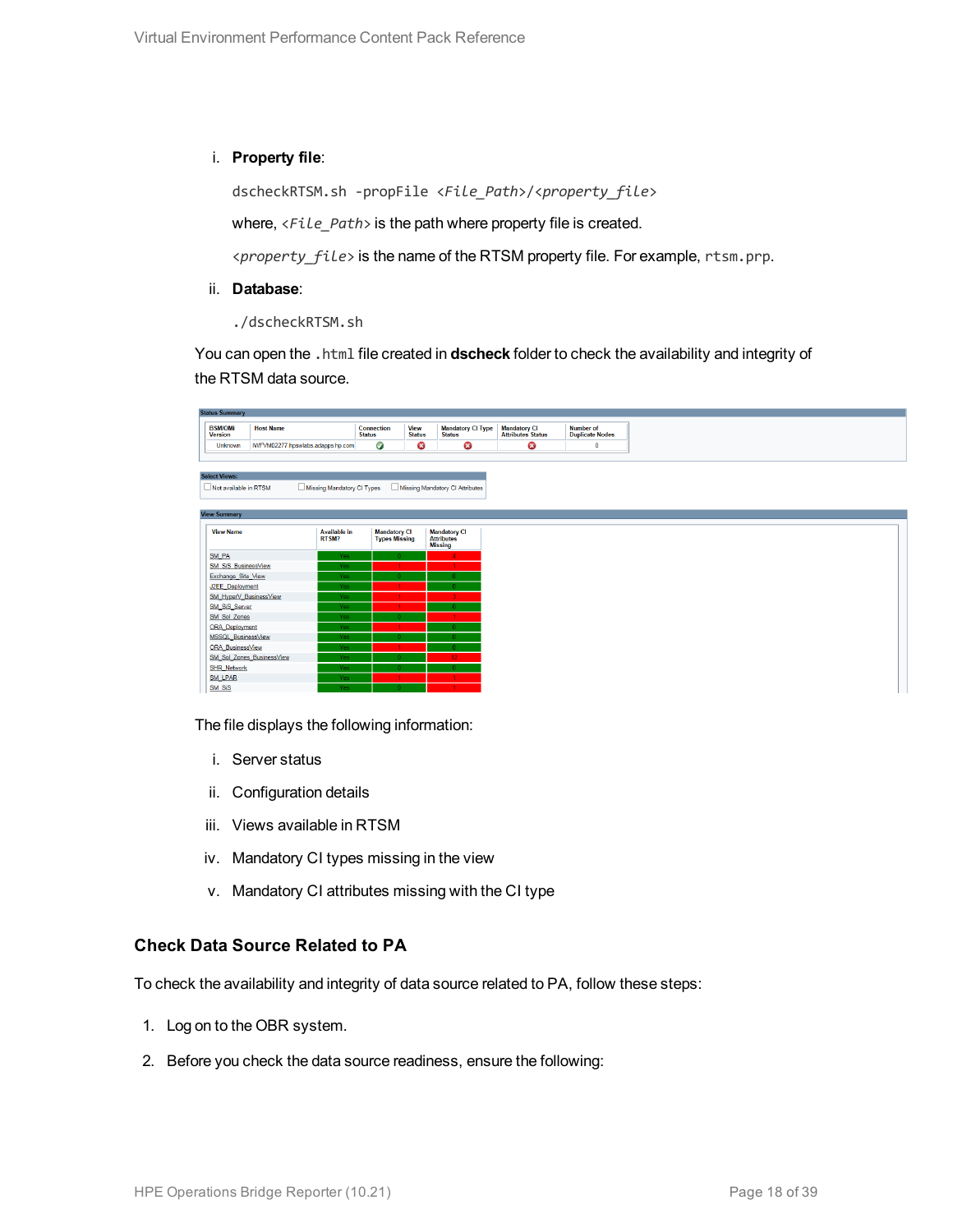- a. The **dscheck** folder is available in PMDB\_HOME.
- b. The dscheckPA.sh script is available in %PMDB\_HOME%\dscheck\bin (**On Windows**) and \$PMDB\_HOME/dscheck/bin (**On Linux**).
- c. Property file with the entries of PA nodes is created.
- 3. To check the data source readiness, run the following command in the command prompt:
	- a. cd {PMDB\_HOME}/dscheck/bin
	- b. Check the data source readiness using:
		- i. **Property file**:

dscheckPA.sh -propFile <*File\_Path*>/<*property\_file*>

where,  $\langle$ File Path> is the path where property files is created.

<*property\_file*> is the name of the PA property file. For example, pa.prp.

ii. **Database**:

./dscheckPA.sh

You can open the .html file created in **dscheck** folder to check the availability and integrity of the PA data source.

| <b>Node Status Summary</b> |                    |                      |                                           |                       |                             |                                 |                                   |                        |                 |  |
|----------------------------|--------------------|----------------------|-------------------------------------------|-----------------------|-----------------------------|---------------------------------|-----------------------------------|------------------------|-----------------|--|
|                            | <b>Total</b>       | <b>Not Reachable</b> |                                           | <b>Policy Missing</b> |                             | Data not logged for last 2 days |                                   | <b>DSi/CODA Status</b> |                 |  |
|                            | $\mathbf{1}$       | 0                    |                                           | ┹                     |                             |                                 |                                   |                        | ┹               |  |
|                            |                    |                      |                                           |                       |                             |                                 |                                   |                        |                 |  |
|                            |                    |                      |                                           |                       |                             |                                 |                                   |                        |                 |  |
|                            | <b>Select any</b>  |                      |                                           |                       |                             |                                 |                                   |                        |                 |  |
|                            | Node Name:         |                      |                                           |                       | Domains: -- Select All -- V |                                 |                                   |                        |                 |  |
|                            |                    |                      |                                           |                       |                             |                                 |                                   |                        |                 |  |
|                            | <b>Node Status</b> |                      |                                           |                       |                             |                                 |                                   |                        |                 |  |
|                            |                    |                      |                                           |                       |                             |                                 |                                   |                        |                 |  |
|                            | <b>Node Name</b>   |                      | <b>ICMP</b><br><b>BBC</b><br>ping<br>ping | <b>CODA</b><br>ping   | <b>Agent Version</b>        | <b>Last Log Time</b>            | <b>Number</b><br>of               | <b>Domain</b>          | <b>DSi/CODA</b> |  |
|                            |                    |                      |                                           |                       |                             |                                 | <b>Missing</b><br><b>Policies</b> |                        |                 |  |
|                            |                    |                      |                                           |                       |                             |                                 |                                   |                        |                 |  |

The file displays the following information:

- i. Node status summary
- ii. Node status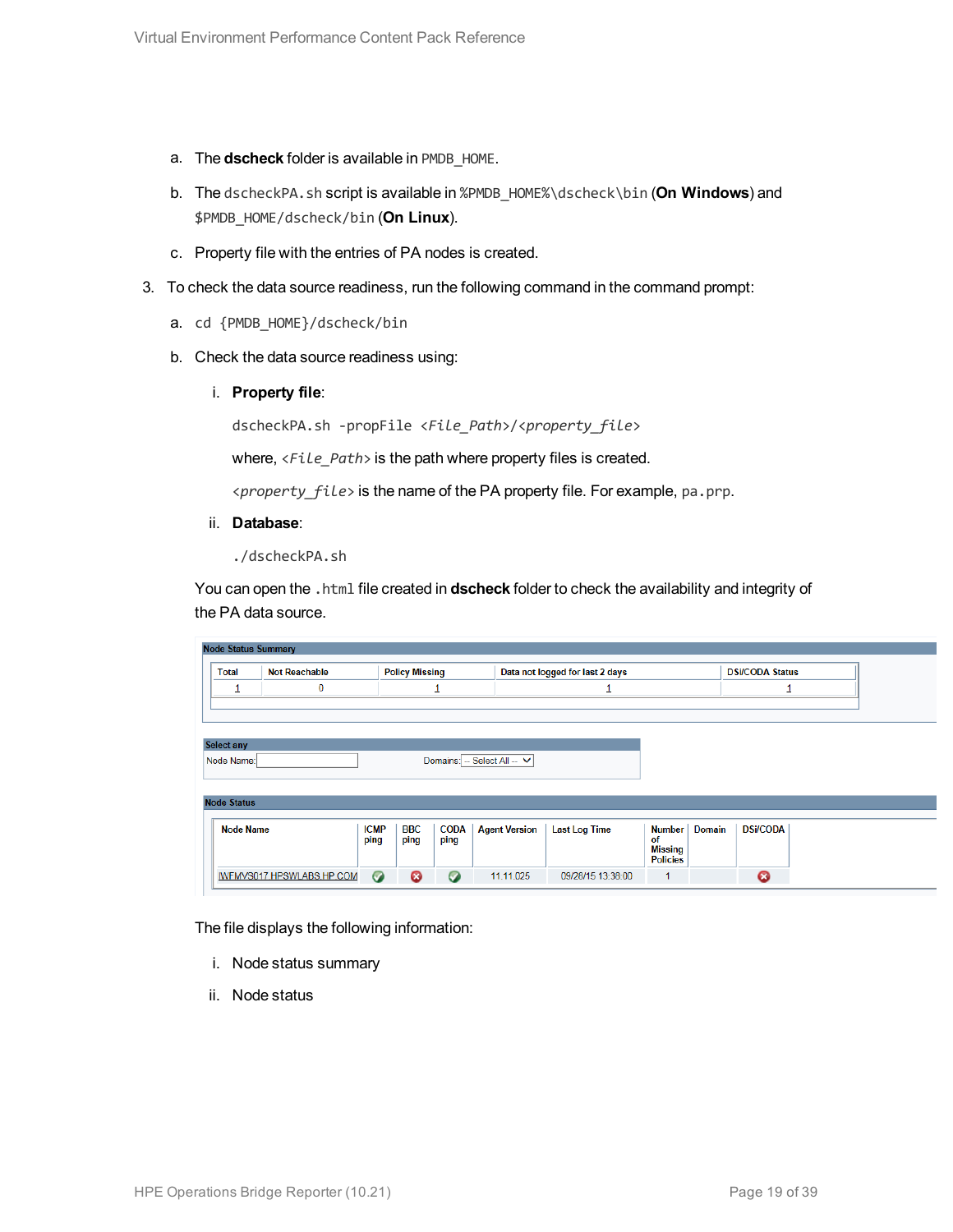### <span id="page-19-0"></span>Selecting the Content Pack Components

A Content Pack is a data mart—a repository of data collected from various sources—that pertains to a particular domain, such as system performance or virtual environment performance, and meets the specific demands of a particular group of knowledge users in terms of analysis, content presentation, and ease of use. For example, the system performance content provides data related to the availability and performance of the systems in your IT infrastructure. Content Packs also include a relational data model, which defines the type of data to be collected for a particular domain, and a set of reports for displaying the collected data.



The following figure shows the typical data flow between the components of the Content Pack:

**Domain component**: The Domain or Core Domain component defines the data model for a particular Content Pack. It contains the rules for generating the relational schema. It also contains the data processing rules, including a set of standard pre-aggregation rules, for processing data into the database. The Domain component can include the commonly-used dimensions and cubes, which can be leveraged by one or more Report Content Pack components. The Domain Content Pack component does not depend on the configured topology source or the data source from where you want to collect data.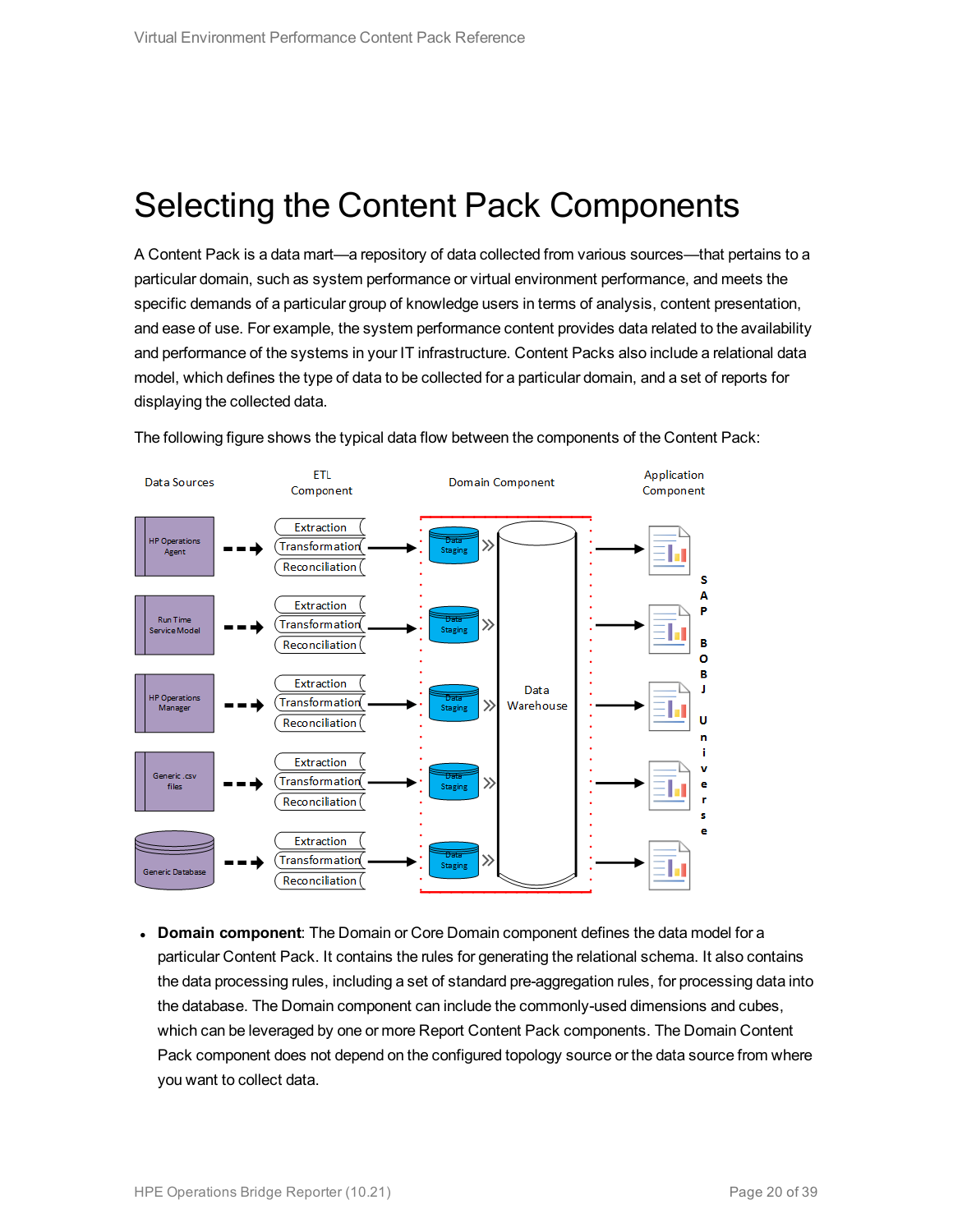<sup>l</sup> **ETL (Extract, Transform, and Load) component**: The ETL Content Pack component defines the collection policies and the transformation, reconciliation, and staging rules. It also provides the data processing rules that define the order of execution of the data processing steps.

A single data source application can have multiple ETL components. For example, you can have one ETL component for each virtualization technology supported in Performance Agent such as Oracle Solaris Zones, VMware, IBM LPAR, and Microsoft HyperV. The ETL component can be dependent on one or more Domain components. In addition, you can have multiple ETL components feeding data into the same Domain component.

If the data source is Operations Agent or Performance Agent, select Performance Agent based Content Pack components.

If the data source is VMware vCenter, select VMWare\_vCenter based Content Pack components.

Select either VirtualEnvPerf\_ETL\_VMware\_SiteScope or VirtualEnvPerf\_ETL\_VMware\_SiS\_API Content Pack component.

The VirtualEnvPerf\_ETL\_VMware\_SiteScope is for Profile DB integration. If the topology source is BSM 9.x and you have already installed the VirtualEnvPerf\_ETL\_VMware\_SiteScope, you can continue to use the same. The VirtualEnvPerf\_ETL\_VMware\_SiS\_API is for OMi 10.0 integration. You can use this Content Pack component even in the absence of Profile DB. The list of metrics collected by VirtualEnvPerf\_ETL\_VMware\_SiteScope and VirtualEnvPerf\_ETL\_VMware\_SiS\_API are same.

The Content Pack components 'VirtualEnvPerf\_ETL\_VMWare\_vCenter' and 'VirtualEnvPerf\_ETL\_ VMWare\_PerformanceAgent' are mutually exclusive. Ensure that only one of them is selected.

**Note:** The Operations Bridge Reporter supports Cloud Optimizer (CO) (earlier Virtualization Performance Viewer (vPV)). OBR collects data for reporting on performance, configuration, and capacity problems in the virtual environments from CO. For more information on the integration of OBR with CO, see User Guide from the following URL:

<https://marketplace.saas.hpe.com/itom/content/hp-shr-vpv-integration-content>

**• Application component:** The Report Content Pack component defines the application-specific aggregation rules, business views, SAP BusinessObjects universes, and the reports for a particular domain. Application components can be dependent on one or more Domain components. This component also provides the flexibility to extend the data model that is defined in one or more Domain components.

The list of Content Pack components that you can install depends on the topology source that you configured during the post-install configuration phase of the installation. Once the topology source is configured, the Content Pack Deployment page filters the list of Content Pack components to display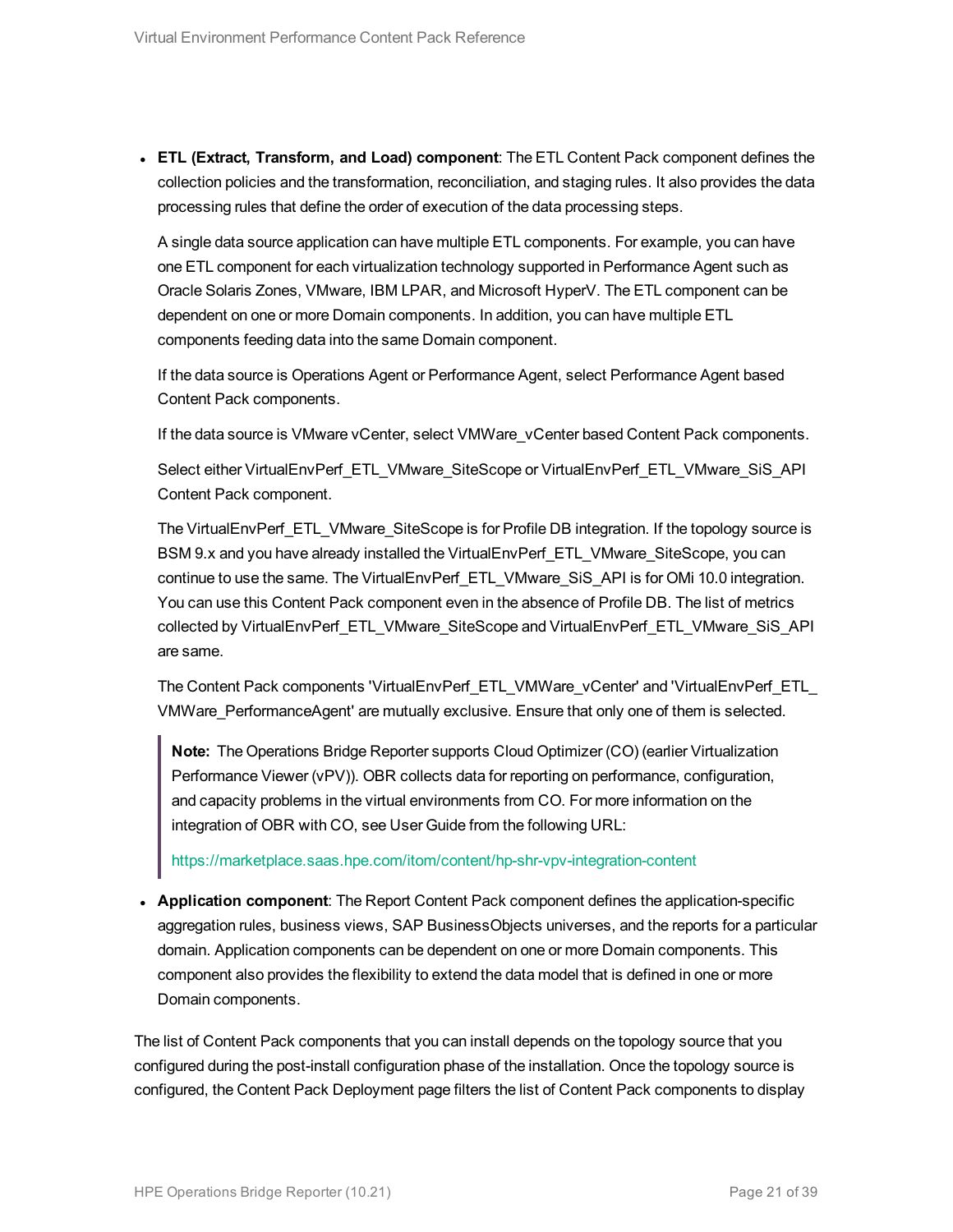only those components that can be installed in the supported deployment scenario. For example, if RTSM is the configured topology source, the Content Pack Deployment page only displays those components that can be installed in the SaOB and APM deployment scenarios.

<span id="page-21-0"></span>For more information about each Content Pack and the reports provided by them, see the *Operations Bridge Reporter Online Help for Users*.

### Install the Content Pack

To install the required Virtualized Environment Management Content Pack, follow these steps:

1. Launch the Administration Console in a web browser using the following URL:

http://*<OBR\_Server\_FQDN>*:21411

2. In the Administration Console, click **Content Pack Deployment**. The Content Pack Deployment page is displayed.

**Note:** You have to install the Content Pack based on the topology source. You need not install all the Content Pack listed.

To install this content pack and to generate reports on data from OM, BSM, or OMi, make the following selections:

- <sup>o</sup> VirtualEnvPerf\_ETL\_HyperV\_PerformanceAgent
- <sup>o</sup> VirtualEnvPerf\_ETL\_IBMLPAR\_PerformanceAgent
- <sup>o</sup> VirtualEnvPerf\_ETL\_SolarisZones\_PerformanceAgent
- <sup>o</sup> VirtualEnvPerf\_ETL\_VMWare\_PerformanceAgent
- <sup>o</sup> VirtualEnvPerf\_ETL\_VMware\_SiS\_API
- <sup>o</sup> VirtualEnvPerf\_ETL\_VMware\_SiteScope
- <sup>o</sup> VirtualEnvPerf\_Domain
- <sup>o</sup> VirtualEnvPerf\_Domain\_VMWare
- <sup>o</sup> VirtualEnvPerf\_Reports
- <sup>o</sup> VirtualEnvPerf\_Reports\_VMWare
- <sup>o</sup> VirtualEnvPerf\_ETL\_VMWare\_vCenter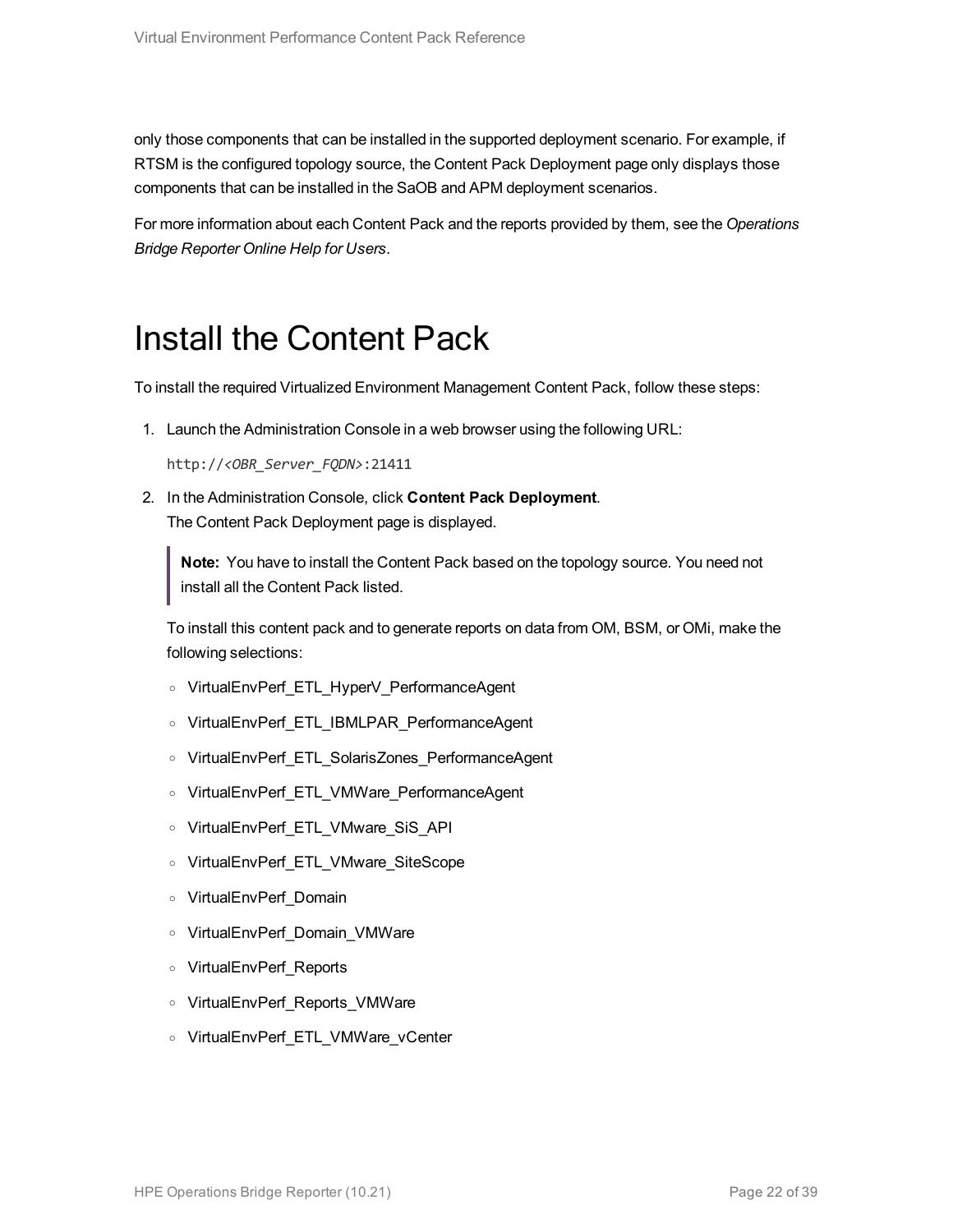**Note:** The VirtualEnvPerf\_ETL\_VMware\_SiteScope is for Profile DB integration. If the topology source is BSM 9.x and you have already installed the VirtualEnvPerf\_ETL\_ VMware\_SiteScope, you can continue to use the same. The VirtualEnvPerf\_ETL\_VMware\_ SiS\_API is for OMi 10.0 integration. You can use this Content Pack component even in the absence of Profile DB. The list of metrics collected by VirtualEnvPerf\_ETL\_VMware\_ SiteScope and VirtualEnvPerf\_ETL\_VMware\_SiS\_API are same. You need to deploy either VirtualEnvPerf\_ETL\_VMware\_SiteScope or VirtualEnvPerf\_ETL\_VMware\_SiS\_API in the OBR deployment scenario.

**Note:** The Content Pack components for 'VirtualEnvPerf\_ETL\_VMWare\_vCenter' and 'VirtualEnvPerf\_ETL\_VMWare\_PerformanceAgent' are mutually exclusive. Ensure that only one of them is selected.

**Tip:** Install the following dependent content packs (and their components) along with this content pack for it to function:

- <sup>o</sup> Core
	- Core\_Domain
- <sup>o</sup> System Performance
	- SysPerf Domain

**Note:** The dependent domain content pack get selected automatically, you have to select only the ETLs based on the topology source.

3. Click **Install / Upgrade** to install the Content Packs.

An Installation Started status appears in the **Status** column for Content Pack that is currently being installed. The Content Pack Deployment page automatically refreshes itself to display the updated status. Once the installation completes, an Installation Successful status appears. If the installation fails, an Installation Failed status appears.

**Note:** The timer service will be stopped automatically during install/uninstall/upgrade operation and will be started once operation is complete.

4. Click icon  $\bigcirc$  in the **Status** column for more information about the installation process. The Content Pack Component Status History window is displayed. It displays the details of the current and historical status of that Content Pack component's installation.

**Note:** During install/uninstall process, Content Pack Deployment page does not allow you to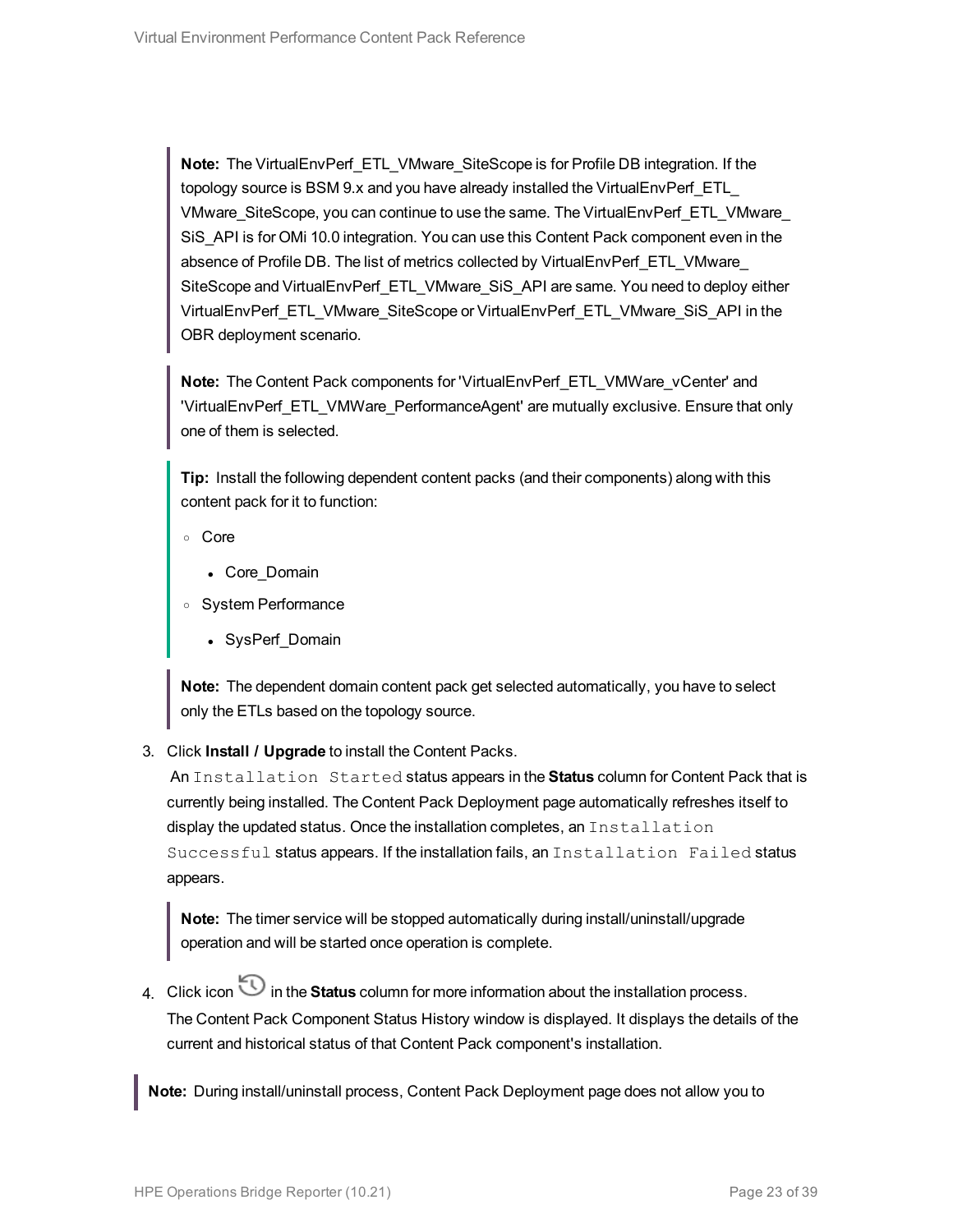<span id="page-23-0"></span>interrupt the process. Instead, you must wait till the current process is complete before you can perform any other operations on the Content Pack Deployment page.

### Uninstalling the Content Pack Components

To uninstall the Content Packs, follow these steps:

- 1. Launch the Administration Console in a web browser:
	- a. Launch the following URL:

https://*<OBR\_Server\_FQDN>*:21412/

b. Type **administrator** in the **Login Name** field and password in the **Password** field. Click **Log In** to continue. The Administration Console page appears.

**Note:** If you use any other user account to access the Administration Console, make sure that the user account has administrator privileges.

2. On the left pane, click **Content Pack Deployment**. The **Content Pack Deployment** page appears.

The **Content Pack Deployment** displays the Content Pack components that are installed in the supported deployment scenario. For the list of Content Pack, see, "List of [Content](#page-10-1) Pack and [Topology](#page-10-1) Views to Deploy" on page 11.

3. Click  $\times$  icon for the required Content Pack to be uninstalled. A summary message is displayed.

**Note:** At a time, only one Content Pack and its dependent Content Packs are uninstalled.

4. Click **OK** to uninstall the Content Pack. The uninstall status is displayed in the **Status** column.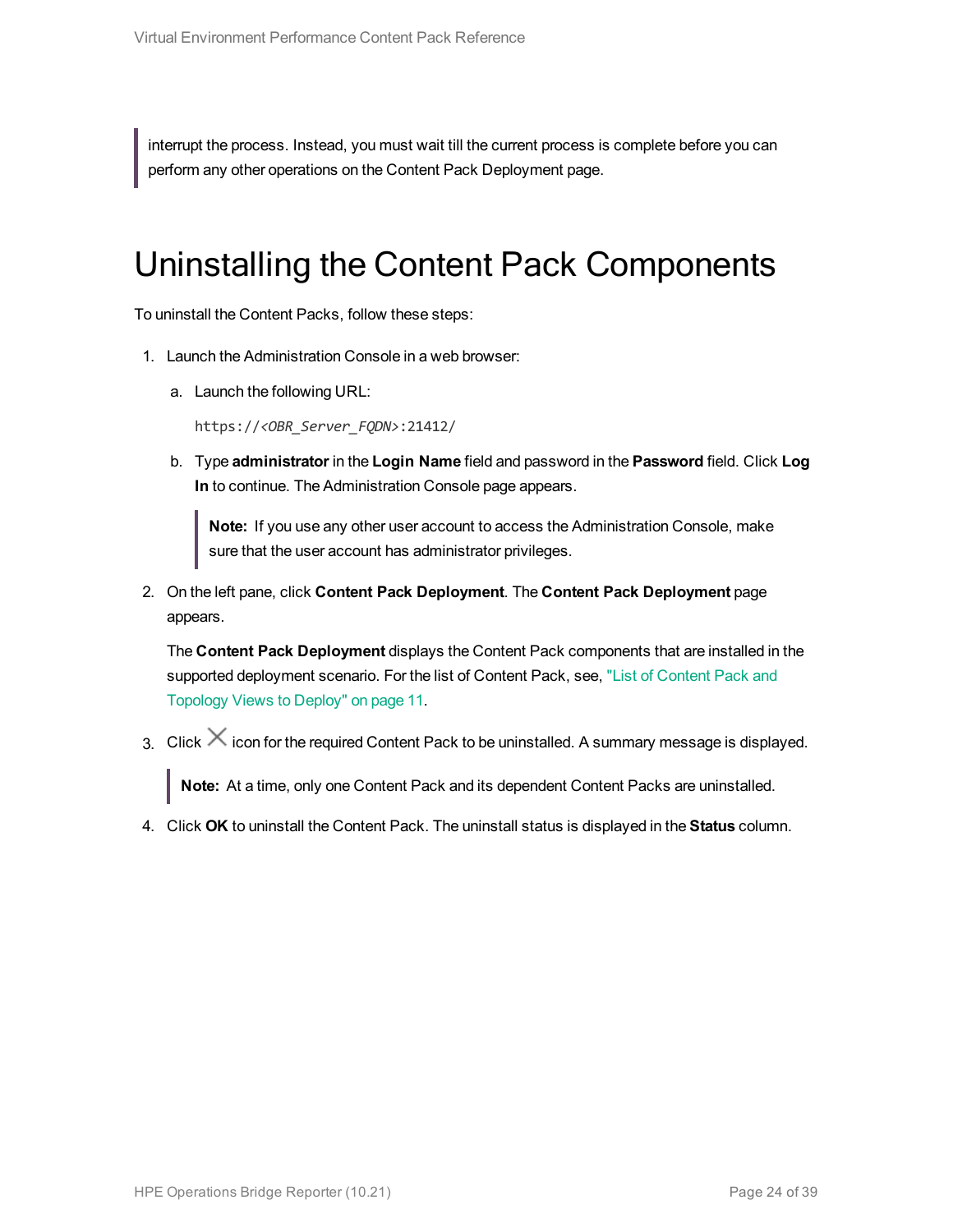## <span id="page-24-0"></span>Data Source Collection Configuration

After installing Content Packs, you must configure OBR to collect required data from various data collectors. The data collectors work internally within the OBR infrastructure to collect the data. Therefore, you cannot directly interface with these collectors. Instead, you can specify the data sources from where the collectors can collect the data through the Administration Console.

In BSM/OMi deployment scenario, SiteScope and Operations Agent monitors the physical and virtual nodes. When you configure data source in this scenario, choose Operations Agent and/or SiteScope as the data source.

<span id="page-24-1"></span>In OM deployment scenario Operations Agent monitors the physical and virtual nodes. When you configure data source in this scenario, choose Operations Agent as the data source.

# Configuring the Operations Agent Data **Source**

In the RTSM deployment scenario, you do not have to create new Operations Agent data source connections. Because, by default, all the nodes on which Operations Agent is installed are automatically discovered when the topology information is collected. These data sources or nodes are listed in the Operations Agent Data Source page of the Administration Console.

To view the list of Operations Agent data sources, follow these steps:

- 1. In the **Administration Console**, click **Data Source Configuration > Operations Agent**. The **Operations Agent** page appears.
- 2. To view detailed information about the Operations Agent data sources, click the Domain name or the number in the **Host collection status summary** table. The **Hosts :** *<selected host name>* table appears.
- 3. To change the data collection schedule for one or more hosts, specify a polling time between 1 and 24 hours in the **Hrs** box in the **Collection frequency** column.
- 4. Click **Save** to save the changes. A Saved Successfully message appears in the Information message panel.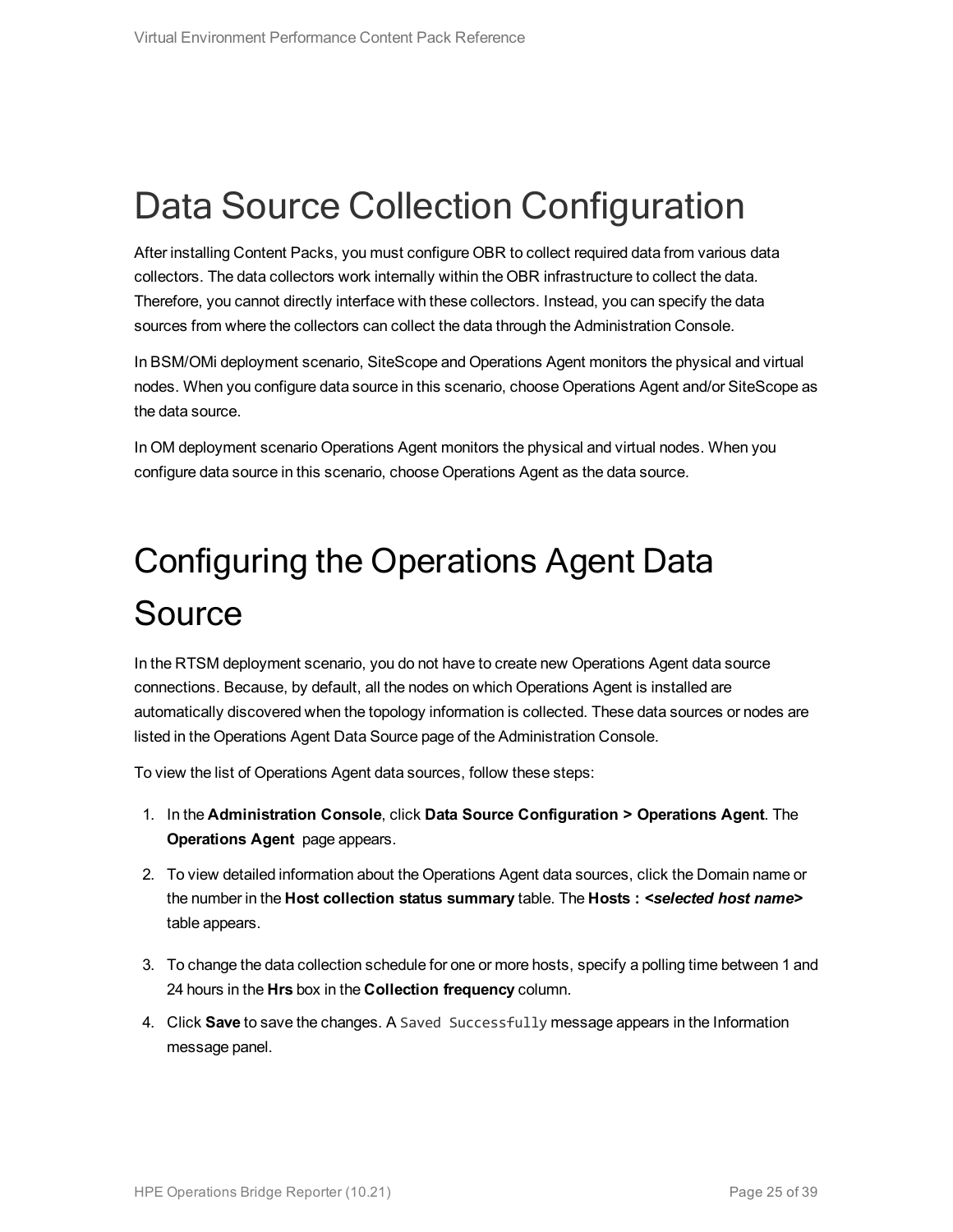## <span id="page-25-0"></span>Configuring the SiteScope Data Source

You can use the SiteScope page to configure a SiteScope data source, which collects data from several SiteScope monitors in your environment. Using this page, you can enable or disable data collection and add or delete the data collection connection according to your requirements. If Profile database is selected as the channel for metrics in Configuration Wizard, you must create a collector for the SiteScope data source.

To create a new SiteScope data source connection, follow these steps:

- 1. In the **Administration Console**, click **Data Source Configuration > SiteScope**. The **SiteScope** page appears.
- 2. Click **Create New**. The **Connection Parameters** dialog box appears.

| <b>Field</b>               | <b>Description</b>                                                                                                                                                                                       |
|----------------------------|----------------------------------------------------------------------------------------------------------------------------------------------------------------------------------------------------------|
| <b>Connection Settings</b> |                                                                                                                                                                                                          |
| Host name                  | IP address or FQDN of the SiteScope server.                                                                                                                                                              |
| Port                       | Port number to query the SiteScope server.<br><b>Note:</b> The port number 8080 is the default port to connect to<br>SiteScope server.                                                                   |
| Use SSL                    | (Optional). If selected, you must enable the SiteScope server to<br>support communication over Secure Sockets Layer (SSL).                                                                               |
| User name                  | Name of the SiteScope user.                                                                                                                                                                              |
| Password                   | Password of the SiteScope user.                                                                                                                                                                          |
| Init String                | Shared key used to establish a connection to SiteScope server.<br><b>Note:</b> To obtain the Init String, log in to SiteScope server with your<br>credentials and click on General Preferences > LW SSO. |
| <b>Collection Station</b>  | This option is use for a collector installed on a remote system.                                                                                                                                         |
|                            |                                                                                                                                                                                                          |

3. In the **Connection Parameters** dialog box, type the following values:

#### **General Data Integration Settings**:

These settings create a generic data integration between the SiteScope server and the OBR server. After the connection is successful, SiteScope servers push data to the OBR server.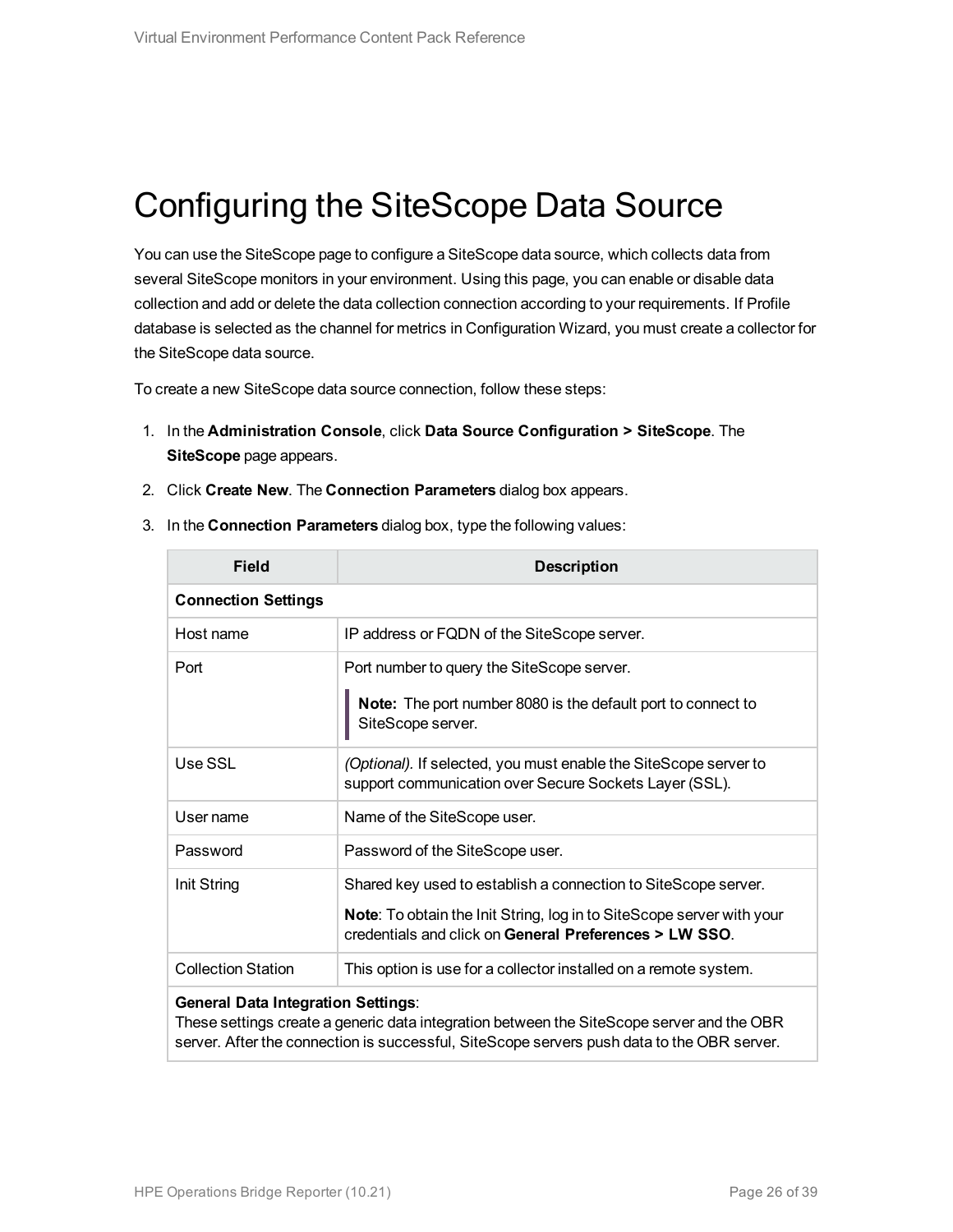| <b>Field</b>                     | <b>Description</b>                                                                                                                                                                       |
|----------------------------------|------------------------------------------------------------------------------------------------------------------------------------------------------------------------------------------|
| SiteScope.                       | Also, you must create a tag in OBR that you must manually apply to the SiteScope monitors<br>that you want to report on. For more information on applying the tag, see documentation for |
| Integration name                 | Enter the name of the integration.                                                                                                                                                       |
|                                  | Note: You cannot change it later.                                                                                                                                                        |
| Encoding                         | The encoding type for communication between OBR and SiteScope.                                                                                                                           |
| Use SSL                          | (Optional). If selected, you must enable the SiteScope server to<br>support communication over Secure Sockets Layer (SSL).                                                               |
| Reporting interval<br>(seconds)  | Frequency at which SiteScope pushes data to OBR. This is a<br>configurable parameter.                                                                                                    |
| Request timeout<br>(seconds)     | The time to wait before the connection times out. Value of zero (0)<br>gives you infinite timeout period. This is a configurable parameter.                                              |
| Connection timeout<br>(seconds)  | Timeout until connection is reestablished. Value of zero (0) means<br>timeout is not used. This is a configurable parameter.                                                             |
| Number of retries                | Number of retries that SiteScope server attempts during connection<br>error with OBR.                                                                                                    |
| Authentication when<br>requested | (Optional). If selected, authentication is performed using the Web<br>server user name and password.                                                                                     |
| Authentication user<br>name      | If OBR is configured to use basic authentication, specify the user<br>name to access the server.                                                                                         |
| Authentication<br>password       | If OBR is configured to use basic authentication, specify the<br>password to access the server.                                                                                          |
| Proxy address                    | If proxy is enabled on SiteScope, enter the proxy address.                                                                                                                               |
| Proxy user name                  | Enter user name of the proxy server.                                                                                                                                                     |
| Proxy password                   | Enter password of the proxy server.                                                                                                                                                      |
| Create tag                       | Select it to create a tag for the SiteScope monitors that you must<br>manually apply from the SiteScope server.                                                                          |
| Tag name                         | User defined name of the tag.                                                                                                                                                            |

#### 4. Click **OK**.

5. Click **Save**. A Saved Successfully message appears in the Information message panel.

Data collection for the newly created SiteScope data source connection is enabled by default. In addition, the collection frequency is scheduled for every 15 minutes.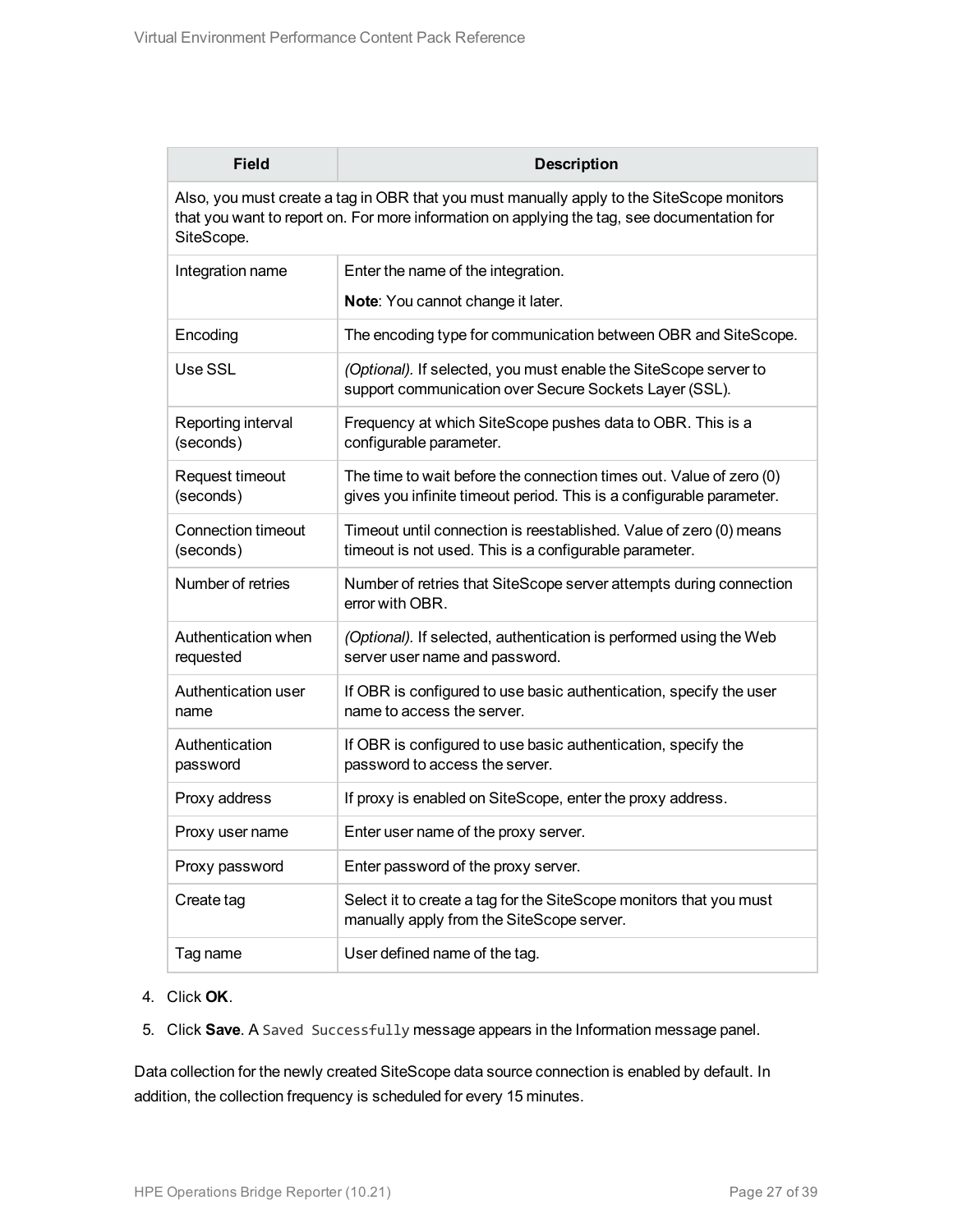# <span id="page-27-0"></span>Configuring the VMware vCenter Data Source

You can configure VMware vCenter as the data collection source to collect virtualization metrics in the OM deployment scenario.

To configure VMware vCenter, follow these steps:

- 1. In the **Administration Console**, click **Data Source Configuration > VMware vCenter**. The **VMware vCenter Data Source** page appears.
- <span id="page-27-1"></span>2. Click **Create New** to test the connection. The **Connection Parameters** dialog box appears.
- 3. In the **Connection Parameters** dialog box, type the following values:

| Field                     | <b>Description</b>                                        |
|---------------------------|-----------------------------------------------------------|
| Host name                 | IP address or FQDN of the VMware vCenter database server. |
| User name                 | Name of the VMware vCenter database user.                 |
| Password                  | Password of the VMware vCenter database user.             |
| <b>Collection Station</b> | To specify whether it is a Local / Remote Collector.      |

**Note:** You can configure additional VMware vCenter data sources using [Step](#page-27-1) 2 for each VMware vCenter connection that you wish to create.

- 4. To change the VMware vCenter data collection schedule for one or more hosts, in the **Schedule Frequency** column, specify a collection time between 5 and 60 minutes in the **Mins** box.
- 5. Click **Save** to save the changes. A Saved Successfully message appears in the Information message panel.
- 6. In the VMware vCenter server, grant the user the following permissions:
	- <sup>o</sup> Set the datastore permission to Browse Datastore.
	- <sup>o</sup> Set the datastore permission to Low Level File Operations.
	- <sup>o</sup> Set the sessions permission to Validate session.
- 7. In the VMware vCenter server, set the Statistics Level: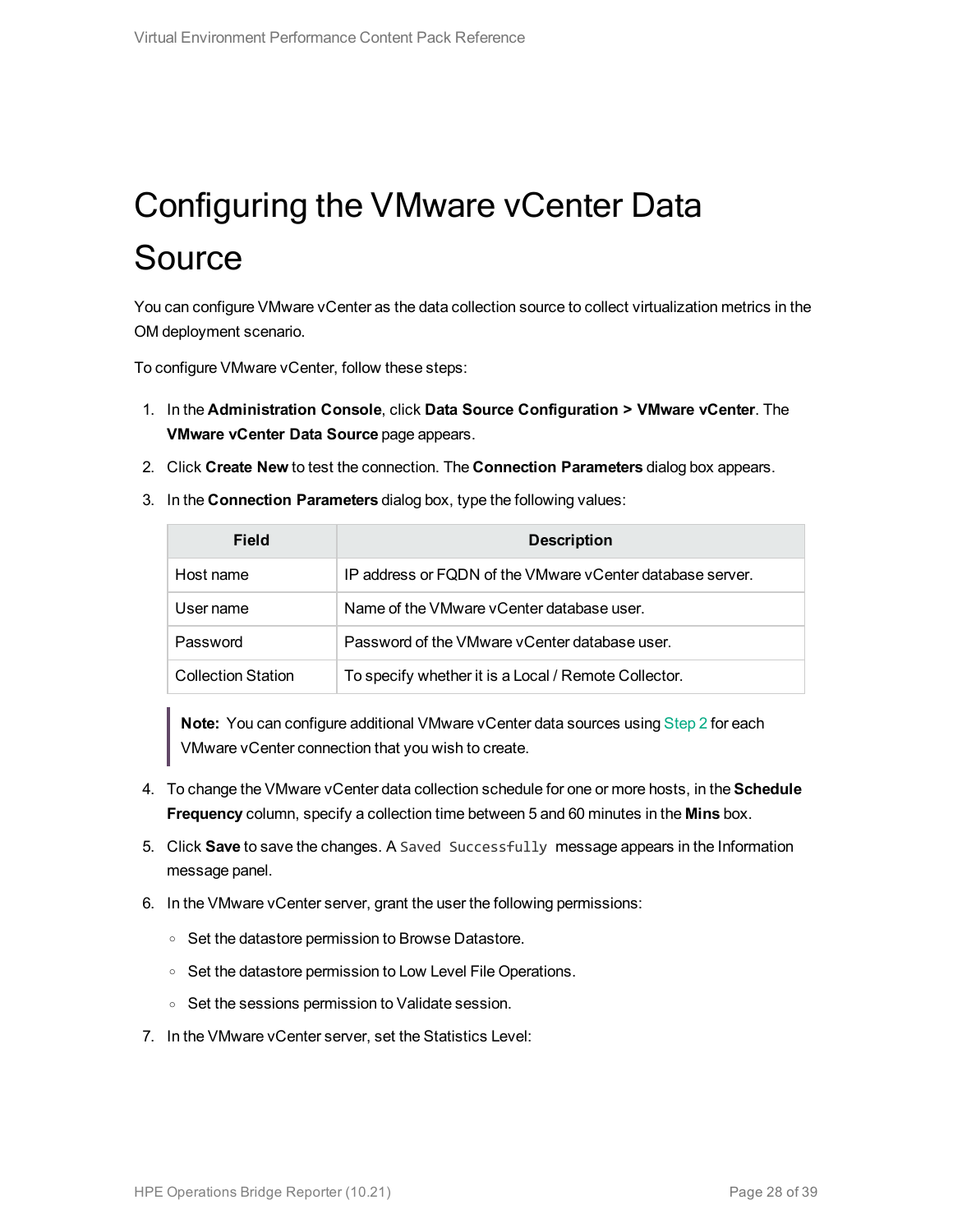- a. In the vSphere Client, click **Administration > vCenter Server Settings**.
- b. In the **vCenter Server Settings** window, click **Statistics**. The **Statistics Interval** page is displayed. This page displays the time interval after which the vCenter Server statistics will be saved, the time duration for which the statistics will be saved and the statistics level.
- c. Click **Edit.**
- d. In the **Edit Statistics Interval** window, set the Statistics Interval from the drop-down list. For the statistics level that you select, the **Edit Statistics Interval** window appears. This displays the type of statistics which will be collected for that level. You must set the minimum statistic level as 2.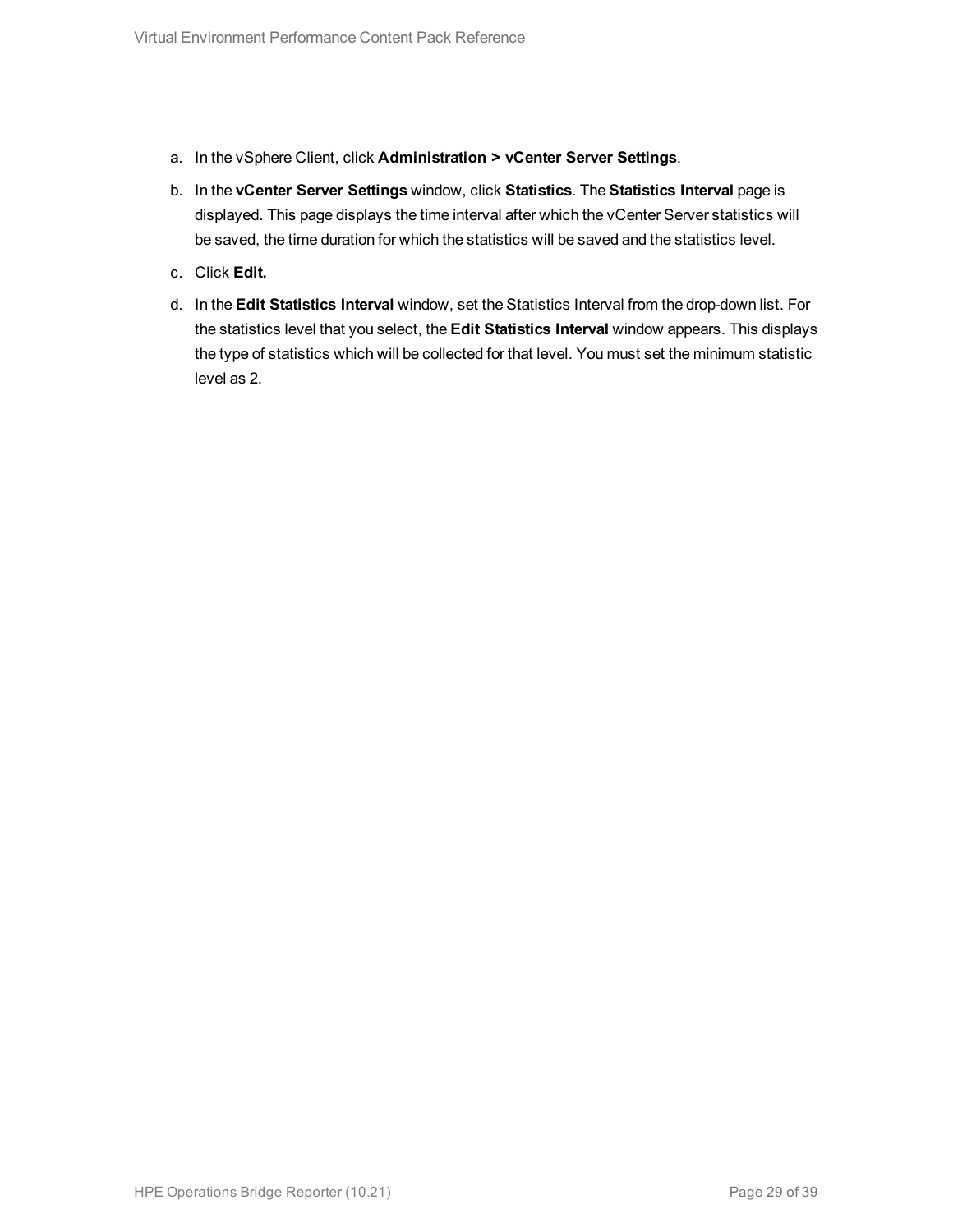## <span id="page-29-0"></span>Report Navigation

The Virtualized Environment Management reports are categorized into the high-level Executive Summary and the detailed Performance reports to help you easily analyze and identify performance problems with the virtual nodes in your IT environment. You can navigate from the higher-level reports to the detailed reports through the various cross launch and hyperlink features. For example, you may start with the Executive Summary or the VM Inventory report for an overall picture of the health of the virtualization infrastructure and then navigate to the detailed reports for specific information. Report navigation can vary depending on the use-cases around which these reports are designed.

The Virtualized Environment Management folder provides the following types of reports:

- <sup>l</sup> **Generic virtualization reports**: These reports provide historical information of the health and performance of the VMs across various supported virtualization technologies such as LPAR, Solaris Zones, and Hyper-V.
- <sup>l</sup> **VMware-specific reports**: These reports provide historical information of the health and performance of the VMware nodes. These reports also provide inventory details of the different VMware elements, such as ESX clusters, resource pools, and virtual hosts in the VMware environment.
- **Executive Summary reports**: These reports provide a summarized view of the resource allocation details and the performance of each of the virtualization technologies and their corresponding host systems.
- **Inventory reports**: These reports display the inventory of all physical hosts and VMs across the various virtualization technologies in your environment and their configuration details. These reports also help you understand the distribution of the VMs across various operating systems.
- <sup>l</sup> **Top N reports**: These reports help you identify the best and worst performing logical and physical nodes based on availability, performance, or the overall health over a period of time.
- **Performance reports**: These reports display the detailed historical performance data of key system resources such as CPU and memory utilization and availability of the logical systems over a specified period of time. After viewing the high-level Executive Summary reports, you can navigate to these detailed reports to analyze the performance and resource problems for individual logical systems.
- <sup>l</sup> **Forecast reports**: These reports enable you to predict the outage of the VMs based on past data. You can use these reports to understand and take appropriate decisions of load balancing instead of investing in additional resources.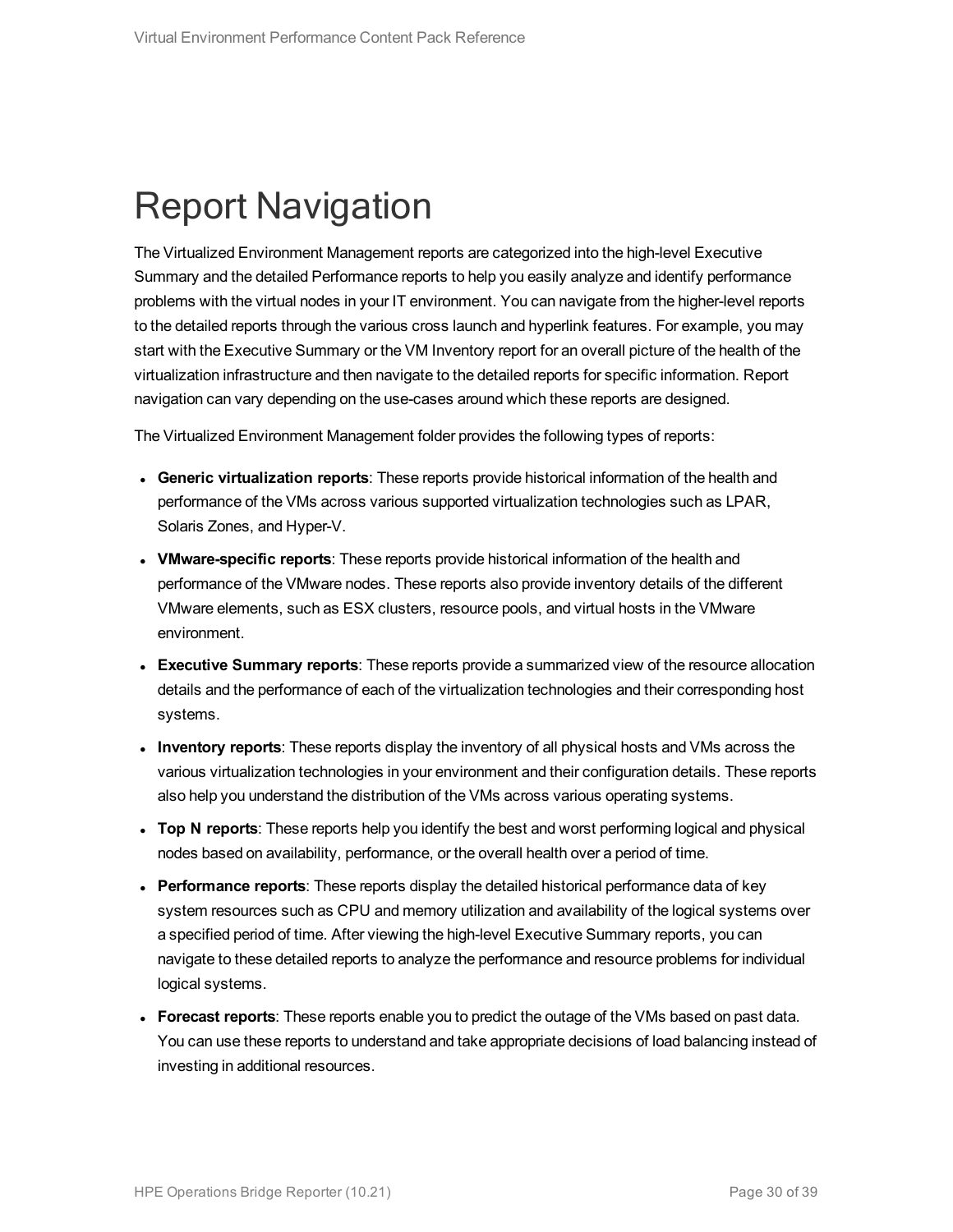**Note:** OBR allows you to customize the reports for better business analysis purposes. The Virtualized Environment Management reports include various Web Intelligence features such as prompts, context and time filters, and input controls, which you can use to customize the data that is displayed. When performing customizations, the same needs to be incorporated in a copy of the report and the out of the box reports should not be modified.

#### **Report Navigation**

The following diagram shows one way of navigating the reports:

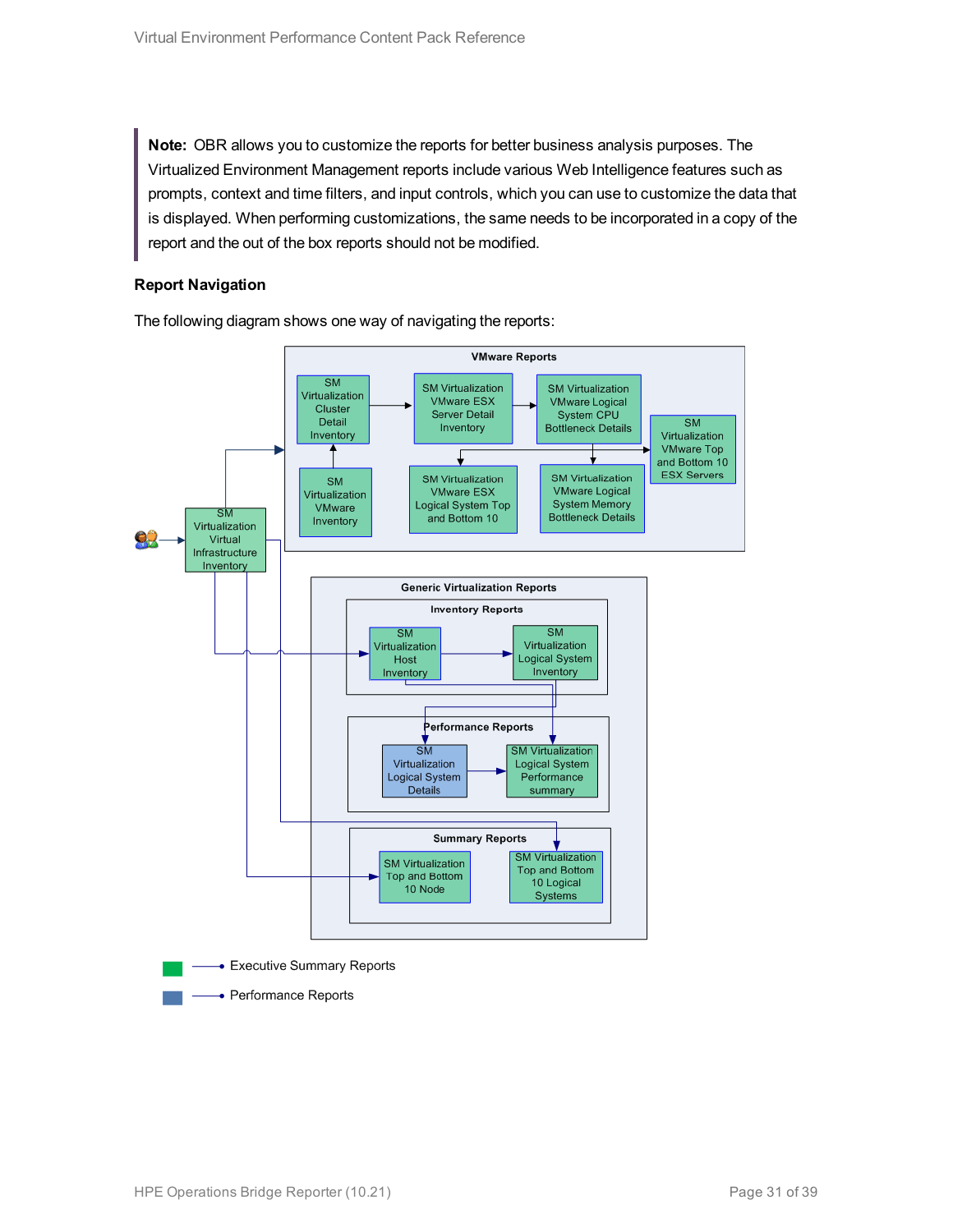## <span id="page-31-0"></span>Use Cases

This section provides information on use cases for Virtualized Environment Management reports. The following table provides description, user, and report name for the use cases:

| <b>Description</b>                                                                                                                                                                                                                                                                                                                                                                                                                                                    | <b>Report</b><br>Category | <b>Report</b><br><b>Name</b>                                                |
|-----------------------------------------------------------------------------------------------------------------------------------------------------------------------------------------------------------------------------------------------------------------------------------------------------------------------------------------------------------------------------------------------------------------------------------------------------------------------|---------------------------|-----------------------------------------------------------------------------|
| To view the inventory of hosts and VMs across the various<br>virtualization technologies in my environment. Also to understand the<br>distribution of VMs across various operating systems.                                                                                                                                                                                                                                                                           | Executive<br>Summary      | <b>SM</b><br>Virtualization<br>Inventory<br>Report                          |
| To view the list of all physical hosts of various virtualization<br>technologies and their configuration details                                                                                                                                                                                                                                                                                                                                                      | Performance               | <b>SM</b><br>Virtualization<br>Host<br>Inventory                            |
| To view the physical systems that are projected to cross the<br>threshold value for CPU and memory utilization within the next 30, 60<br>and 90 days, for a given Business Service or Business View/Node<br>group. Also, to view the virtual machines that are hosted on the<br>affected physical systems. It displays the affected virtual hosts and<br>number of VMs hosted on each servers. A cross launch option to do<br>more detailed analysis on affected VMs. | Executive<br>Summary      | <b>SM</b><br>Virtualization<br>Resource<br>Outage<br>Forecast<br>Summary    |
| To view the list of all Logical Systems, associated with a give host for<br>various virtualization technologies and their configuration details                                                                                                                                                                                                                                                                                                                       | Performance               | <b>SM</b><br>Virtualization<br>Logical<br>System<br>Inventory               |
| To view the performance details of a logical system over a period of<br>time                                                                                                                                                                                                                                                                                                                                                                                          | Performance               | <b>SM</b><br>Virtualization<br>Logical<br>System<br>Performance<br>Details  |
| To have a comparative view of the performance details of all logical<br>systems, in a host, over a period of time                                                                                                                                                                                                                                                                                                                                                     | Performance               | <b>SM</b><br>Virtualization<br>Logical<br>Systems<br>Performance<br>Summary |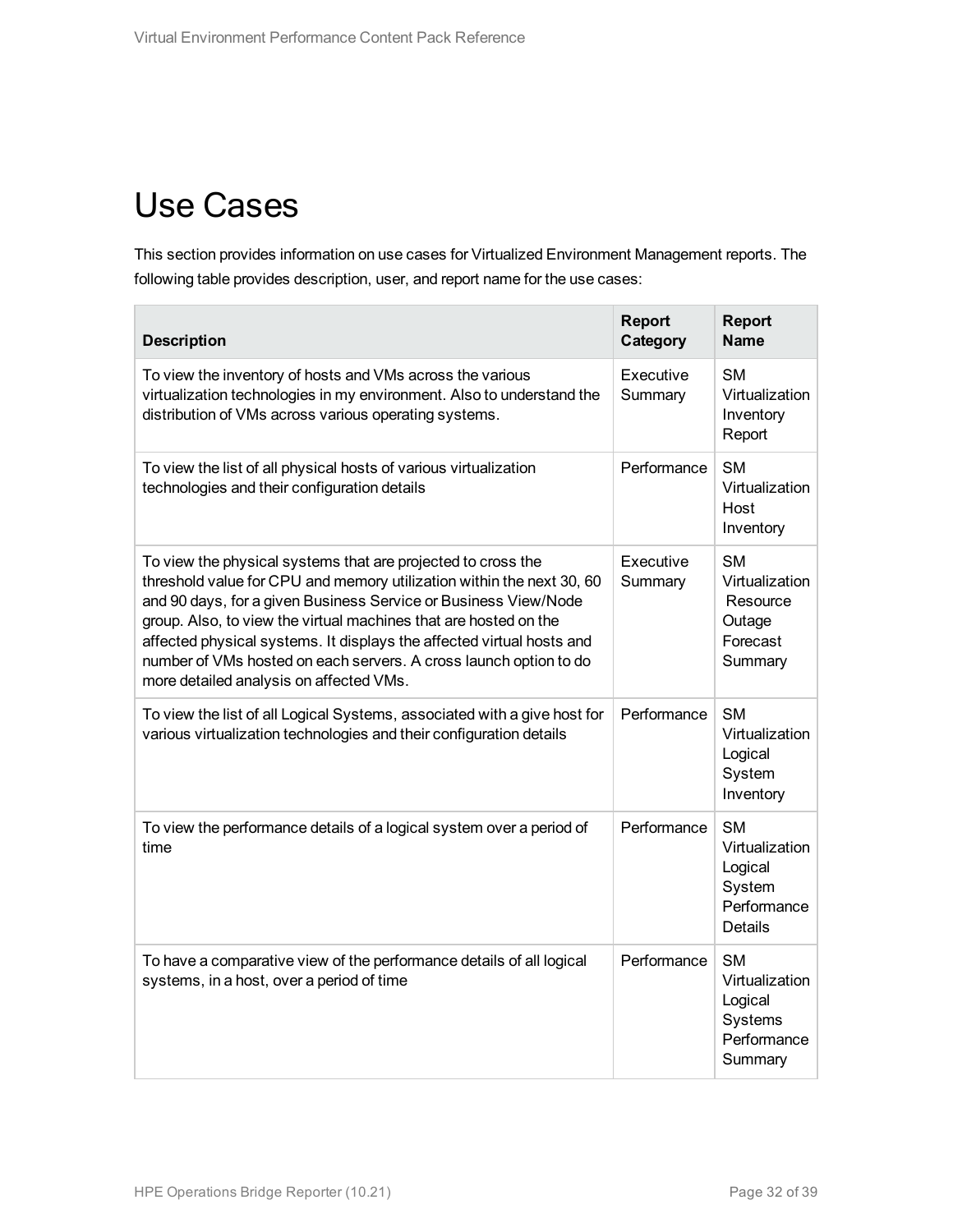| <b>Description</b>                                                                                                                                                                                       | <b>Report</b><br>Category          | <b>Report</b><br><b>Name</b>                                                                         |
|----------------------------------------------------------------------------------------------------------------------------------------------------------------------------------------------------------|------------------------------------|------------------------------------------------------------------------------------------------------|
| To view the top and bottom 10 virtual hosts based on CPU, memory<br>utilization. Also to view the same agnostic to virtualization technology<br>and specific to each of the virtualization technology.   | Executive<br>Summary               | <b>SM</b><br>Virtualization<br>Top and<br>Bottom 10<br>Virtual hosts                                 |
| To view the top and bottom 10 Logical systems based on CPU,<br>memory utilization. Also to view the same agnostic to virtualization<br>technology and specific to each of the virtualization technology. | Executive<br>Summary               | <b>SM</b><br>Virtualization<br>Top and<br>Bottom 10<br>Logical<br>Systems                            |
| To view the inventory of all the elements in the VMWare environment<br>that I manage. Also to view of all the clusters and virtual hosts in my<br>environment.                                           | VMWare<br><b>ESX Server</b>        | <b>SM</b><br>Virtualization<br>VMWare<br>Inventory                                                   |
| To view the inventory of all the elements in the VMWare cluster<br>environment that I manage. Also to view the details of individual hosts<br>and VMs that belong to the cluster.                        | VMWare<br><b>ESX Server</b>        | <b>SM</b><br>Virtualization<br>VMWare<br>cluster detail<br>inventory                                 |
| To view the inventory of all the elements of a ESX Server                                                                                                                                                | VMWare<br><b>ESX Server</b>        | <b>SM</b><br>Virtualization<br>VMWare<br><b>ESX Server</b><br>detail<br>inventory                    |
| To view the CPU utilization details of a given virtual Machine                                                                                                                                           | VMWare<br><b>ESX Server</b>        | <b>SM</b><br>Virtualization<br>VMWare<br>Logical<br>System<br>CPU<br><b>Bottleneck</b><br>details    |
| To view the Memory utilization details of a given virtual Machine                                                                                                                                        | <b>VMWare</b><br><b>ESX Server</b> | <b>SM</b><br>Virtualization<br>VMWare<br>Logical<br>System<br>Memory<br><b>Bottleneck</b><br>details |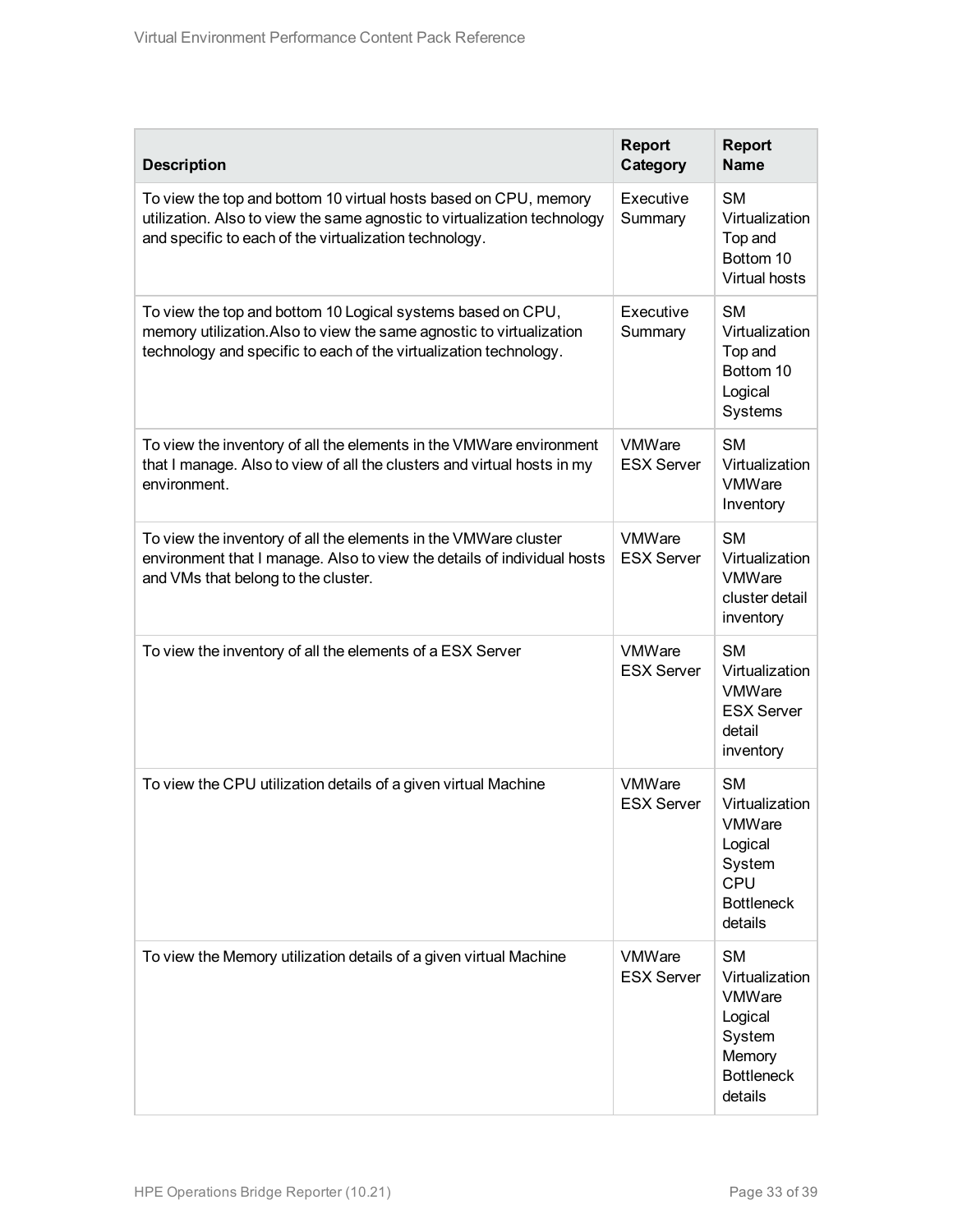| <b>Description</b>                                                                    | <b>Report</b><br>Category          | <b>Report</b><br><b>Name</b>                                                               |
|---------------------------------------------------------------------------------------|------------------------------------|--------------------------------------------------------------------------------------------|
| To view the top and bottom 10 virtual machines based on VMWare<br>specific parameters | <b>VMWare</b><br><b>ESX Server</b> | <b>SM</b><br>Virtualization<br><b>VMWare</b><br>Logical<br>System Top<br>and Bottom<br>10  |
| To view the top and bottom 10 hosts based on VMWare specific<br>parameters            | <b>VMWare</b><br><b>ESX Server</b> | <b>SM</b><br>Virtualization<br><b>VMWare</b><br>Top and<br>Bottom 10<br><b>ESX Servers</b> |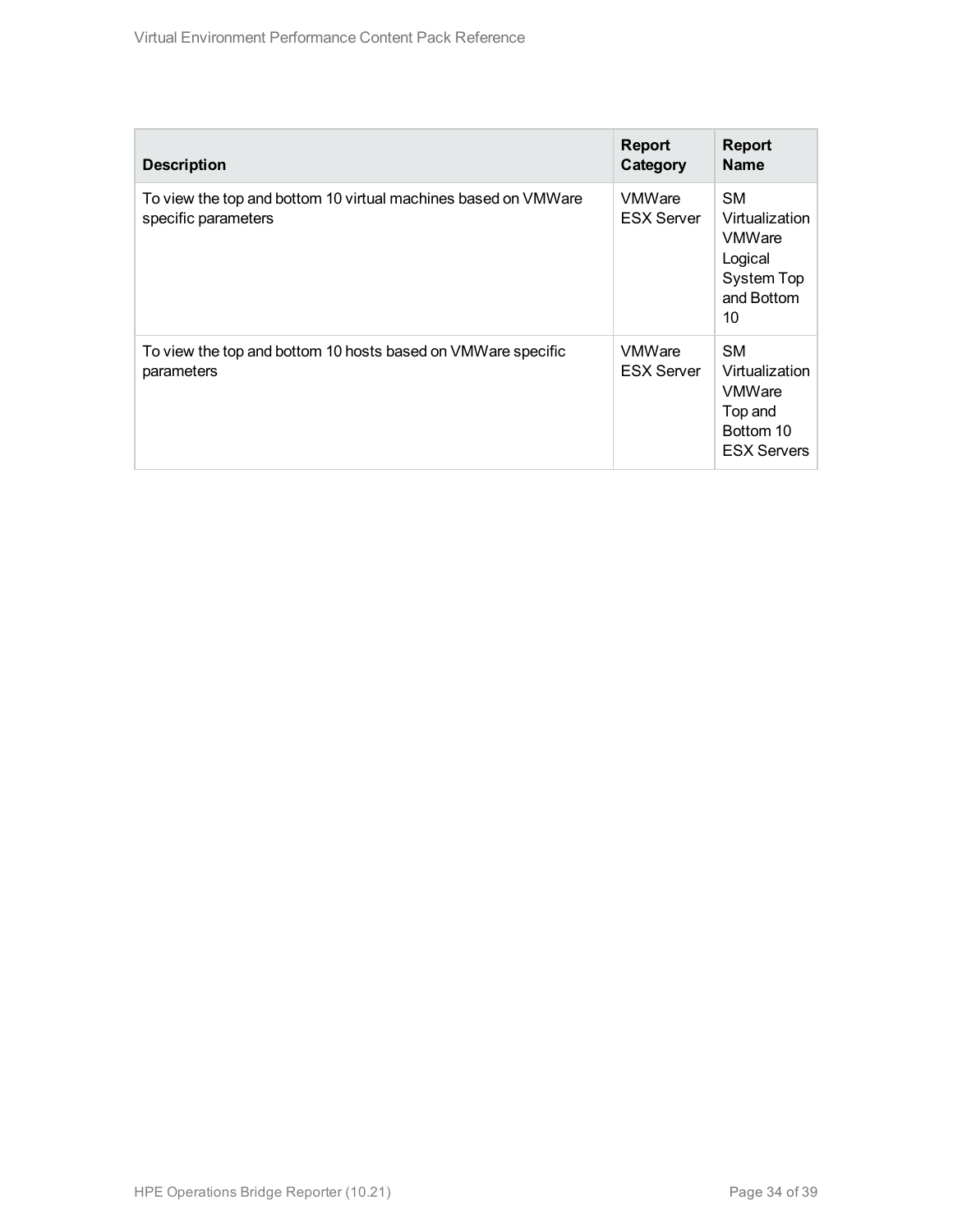# <span id="page-34-0"></span>Appendix

<span id="page-34-1"></span>This section provides information on [Terminology,](#page-34-1) [Calculating](#page-35-0) Availability and Metric [Mapping](#page-36-0) for [Reports.](#page-36-0)

## Appendix A: Terminology

**Business Service**: Any service that is created in BSM Run-time Service Model (RTSM) and is part of your business, such as the online banking service or email service.

**Business View**: A view deployed on BSM RTSM that provides the topology information of the configuration items in your IT environment.

**Node Groups**: Group of managed nodes defined by users or available by default in Operations Manager (OM) to classify as specific organizations or entities within the enterprise. OBR uses the node groups from OM for its topology information.

**VMware cluster**: A VMware ESX cluster is where two or more physical systems provide the resources for the hosts or resource pools that are assigned to that cluster. Clustering is used to achieve high availability and load balancing of the VMs.

**Resource pool**: A VMware ESX Resource pool is a pool of CPU and memory resources, where the resources are allocated based on the CPU and memory shares that are defined.

**CPU Reservation**: The minimum CPU cycles allocated to the resource pool or logical system.

**CPU Limit**: The maximum CPU cycles allocated to the resource pool or logical system.

**Memory Reservation**: The minimum amount of memory allocated to the resource pool or logical system.

**Memory Limit**: The maximum amount of memory allocated to the resource pool or logical system.

**CPU Shares**: The number of shares determine which VM gets resources when there is competition for resources among VMs. This value determines the minimum share of unutilized processing units that this resource pool can utilize.

**SR\_VMware\_VM.CPUCyclesUsed:** SR\_VMware\_VM.CPUCyclesUsed is the average cpu utilization expressed in cpu cycles (MHz). (This is sourced from usagemhz counter in VCenter).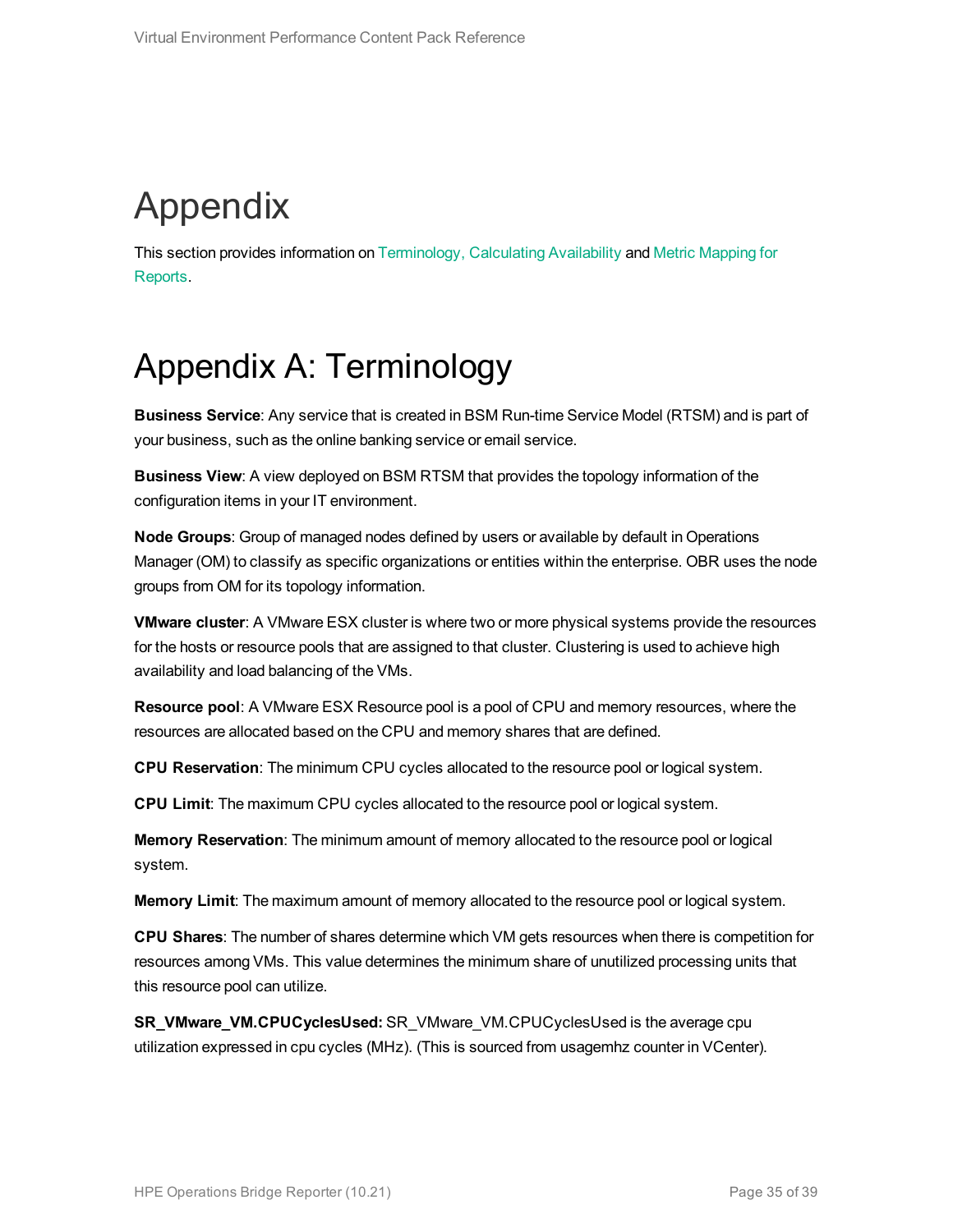**SR\_VMware\_VM.CPUCycleEntlMin and SR\_VMware\_VM.CPUCycleEntlMax:** SR\_VMware\_ VM.CPUCycleEntlMin and SR\_VMware\_VM.CPUCycleEntlMax refer to the minimum and maximum processor capacity configured. (These are sourced from Reservation and Limit counters from VC).

**SR\_VI\_VM.CPUUtil:** SR\_VI\_VM.CPUUtil represents the Average CPU Utilization percentage. (This is sourced from usage counter in VC.)

**SR\_VI\_VM.CPUEntlMin and SR\_VI\_VM.CPUEntlMax:** SR\_VI\_VM.CPUEntlMin and SR\_VI\_ VM.CPUEntlMax refer to the guaranteed minimum and maximum CPU units configured for a VM.

**Note:** Both for Memory and CPU entitlements, the default numeric value used in Max entitlements is -3 and it is interpreted as 'Unlimited Max entitlement' in the OOTB reports.

## <span id="page-35-0"></span>Appendix B: Calculating Availability

OBR collects five-minute summary data for the Virtualized Environment Management from the Performance Agent. This data is in the form of status values as follows:

- Downtime—0
- Uptime—1

The status values are stored in the rate table. The availability calculation procedure in OBR uses this information to calculate the actual uptime, downtime, availability and unknown time values for 5 minute interval. The possible scenarios are as follows:

- If the status value is 1, the procedure interprets it as uptime. The procedure updates the uptime value as 5, and downtime and unknown time values as 0 in the rate table.
- If the status value is 0, the procedure interprets it as downtime. The procedure updates the downtime value as 5, and uptime and unknown time value as 0 in the rate table.
- If, for some reason, OBR is unable to retrieve the status value for particular interval (12 records within an hour, that is, one record each for every five minutes), the procedure interprets it as unknown status. The procedure updates the uptime and downtime values as 0 and unknown time value as 5 in the rate table.

The availability calculation procedure for Virtualized Environment Management instances ensures that 12 records are available for every hour and each record would either represent uptime, downtime, or unknown time. Using this data, the actual uptime, actual downtime, availability and unknown times are calculated as follows: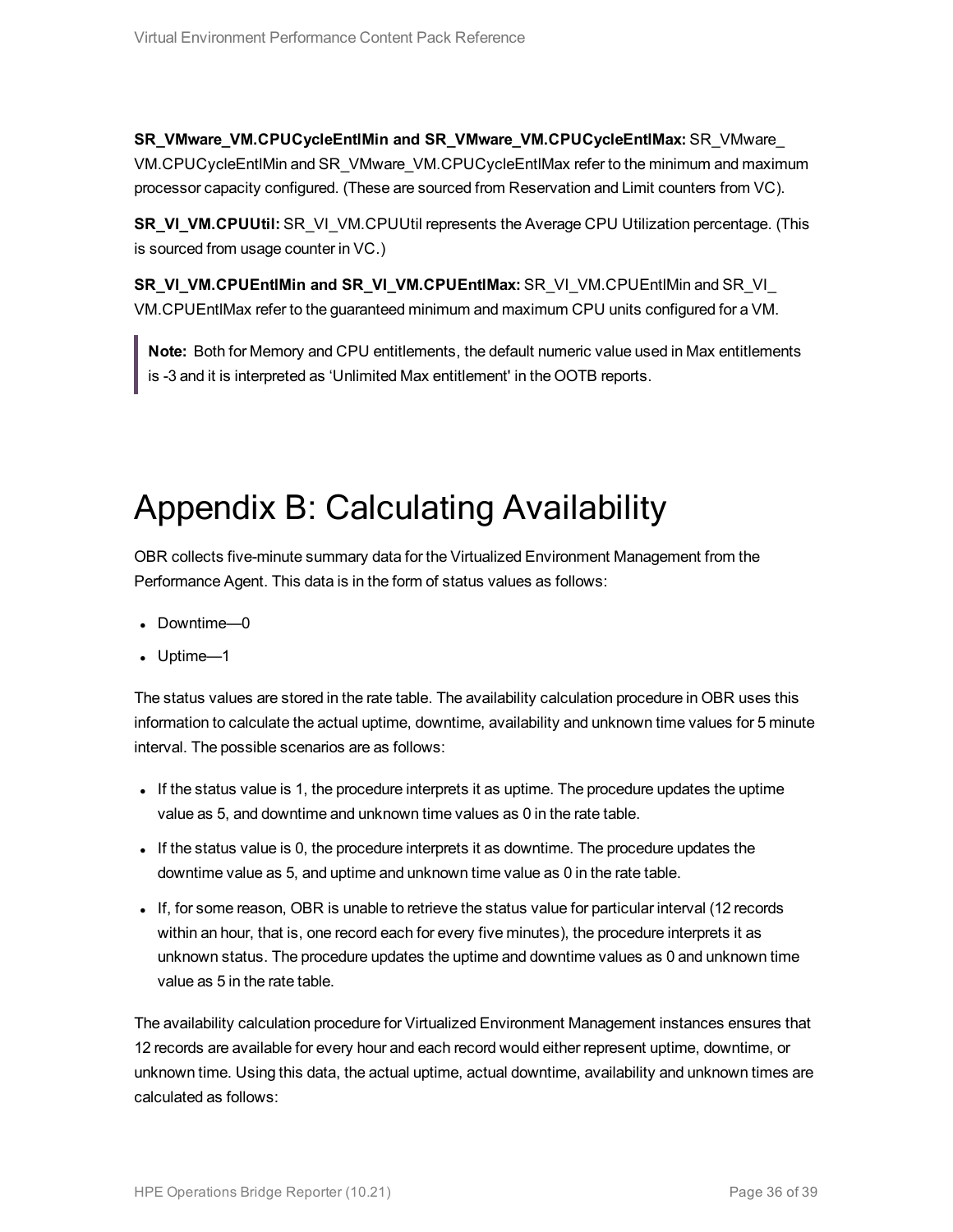#### <sup>l</sup> **Actual Uptime Percentage**

Uptime/(Uptime + Downtime)\*100

#### <sup>l</sup> **Actual Downtime Percentage**

[(Downtime /(Uptime + Downtime)]\*100

#### <sup>l</sup> **Availability Computation**

[(Uptime + Planned Downtime + Excused Downtime)/(Uptime + Downtime)]\*100

<sup>l</sup> **Unknown Time Percentage**

[(Unknown Time)/(Uptime + Downtime + Unknown Time)]\*100

The availability procedure computes the planned downtime and excused downtime based on the configuration provided in the downtime XML file.

<span id="page-36-0"></span>For more information on how to configure downtime, see *Configuring downtime in reports* section in *HPEOperations Bridge Reporter Online Help for Administrators*.

### Appendix C: Metric Mapping for Reports

OBR provides a utility to generate metric flow documents. The utility has strong filtering capabilities and generates the metric flow documents in HTML format. These HTML output files can then be saved in Excel for further filtering and metric tracking.

To generate the metric flow documents, follow these steps:

1. Run the utility using the following command:

#### **On Windows:**

%PMDB\_HOME%\bin\shr\_utility -flow -dir %PMDB\_HOME%\packages\SystemManagement

#### **On Linux:**

\$PMDB\_HOME/bin/shr\_utility -flow -dir \$PMDB\_HOME%/packages/SystemManagement

The command generates multiple HTML output files in the current directory.

2. Open the HTML output file in Excel.

You can apply combination of filters to check how a particular metric(s) is performing.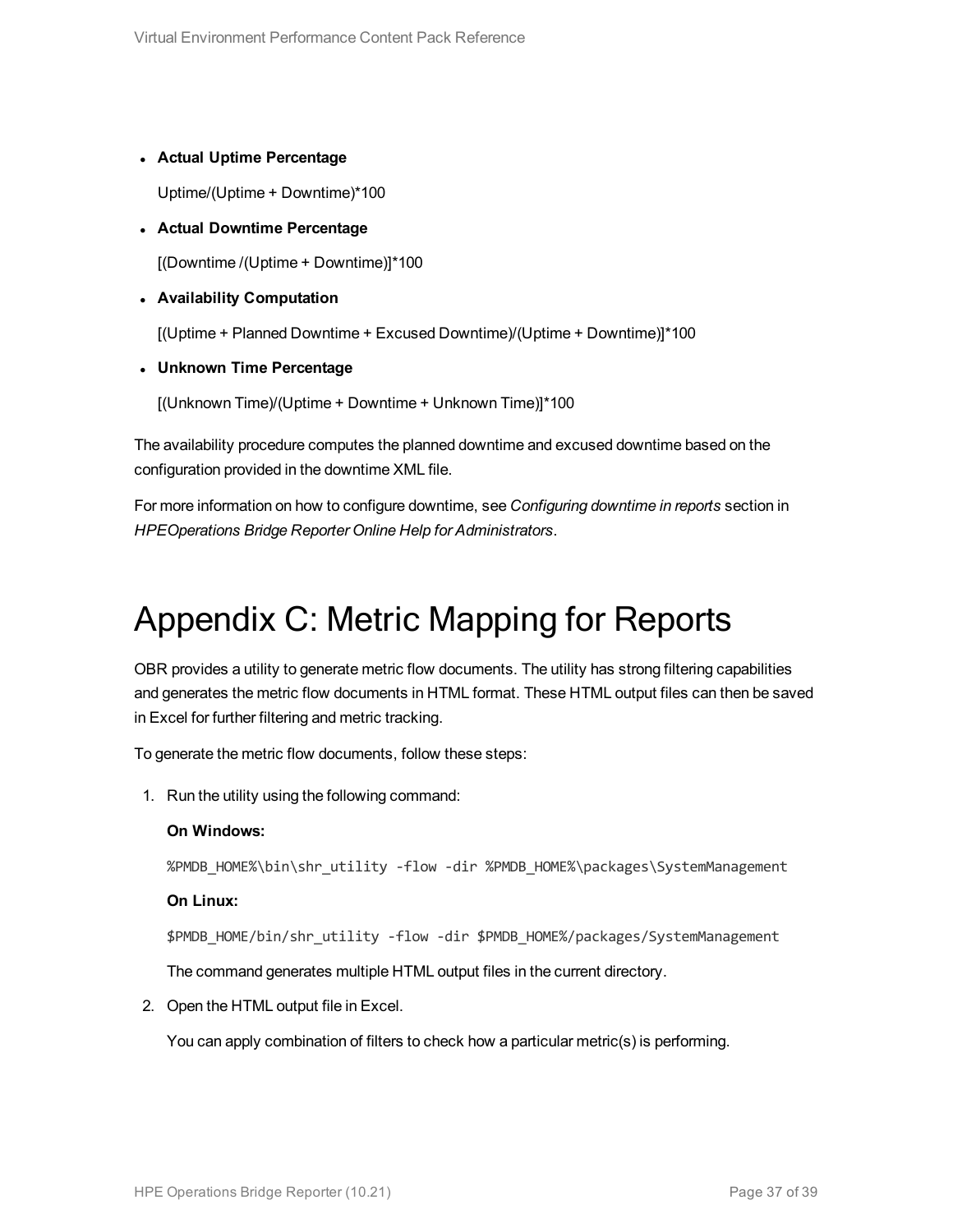**Note:** The output file in Excel format is published for some of the Content Packs. You can download the files from the [Marketplace](https://hpln.hp.com/node/24267/attachment).

#### **Model documentation**

For information on model documentation for all out-of-the-box (OOTB) domain components, see the model document available as part of each domain component.

For OOTB content packs of HPE OBR, the model documentation is available in each content package. For example, in the Virtualized Management domain, the model documents are located at -

#### **On Windows:**

%PMDB\_HOME%\packages\SystemManagement\CoreVirtualization.ap\doc

#### **On Linux:**

\$PMDB\_HOME/packages/SystemManagement/CoreVirtualization.ap/doc

**Note:** For newly developed custom content, the model documentation is automatically created by the CDE.

#### **Metrics covered in OBR reports**

VMware metrics are collected from Operations Agent, Cloud Optimizer,and SiteScope for supported versions of the products. For known limitations with respect to SiteScope integration for OBR Virtualization reporting, see *Known Limitations in OBR Reports* section of the *OBR Troubleshooting Guide.*